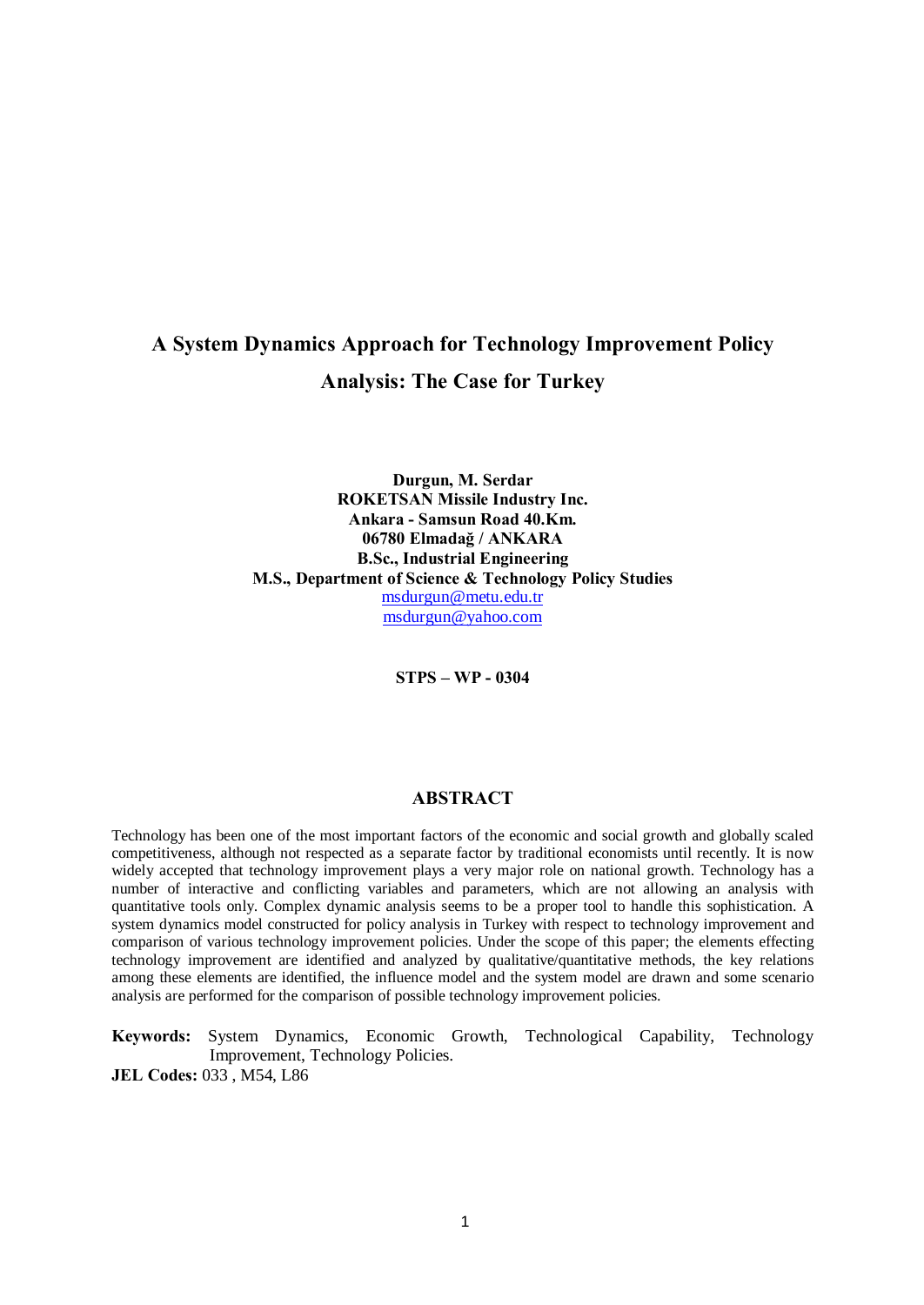### 1. INTRODUCTION

As technology is the main source of national growth, all countries should have technology improvement policies to support their national growth policies. In fact, compared to other policies, technology improvement policies may be the toughest one as it has many interactions with many variables.

Technology is the most vital parameter of culture and industrial progress. Thus it requires sensitive management, good strategic planning and policy identification. As technology improvement has high and wide interactions with all social, economic and technical terms, dynamic analysis arises as a necessity. Dynamic analysis is a sophisticated mathematical concept.

System Dynamics is a rigorous method for qualitative description, exploration and analysis of complex systems in terms of their processes, information, organizational boundaries and strategies; which facilitates quantitative simulation modeling and analysis for the design of system structure and control (E. F. Wolstenholme, 1990).

Since publication of J. W. Forrester's classical books "Principal of Systems" in 1958, and "Industrial Dynamics" in 1961, the application field of system dynamics has grown in more than thirty countries around the world. Computer simulation models developed and used for solving the complex equations on various issues from the micro concerns of biology to the macro concerns of national and global economics.

The name "Industrial Dynamics" soon changed to the more general term "System Dynamics". The problems dealt by System Dynamics have at least two features in common: they are dynamic and have feedback systems.

Since the last decades the methods of System Dynamics have been applied to wider range of problems from managing the R&D projects to analyzing the government policy alternatives.

Technology is a dynamic system and changes over time so that System Dynamics appears to be a potential tool to determine the technology improvement policies.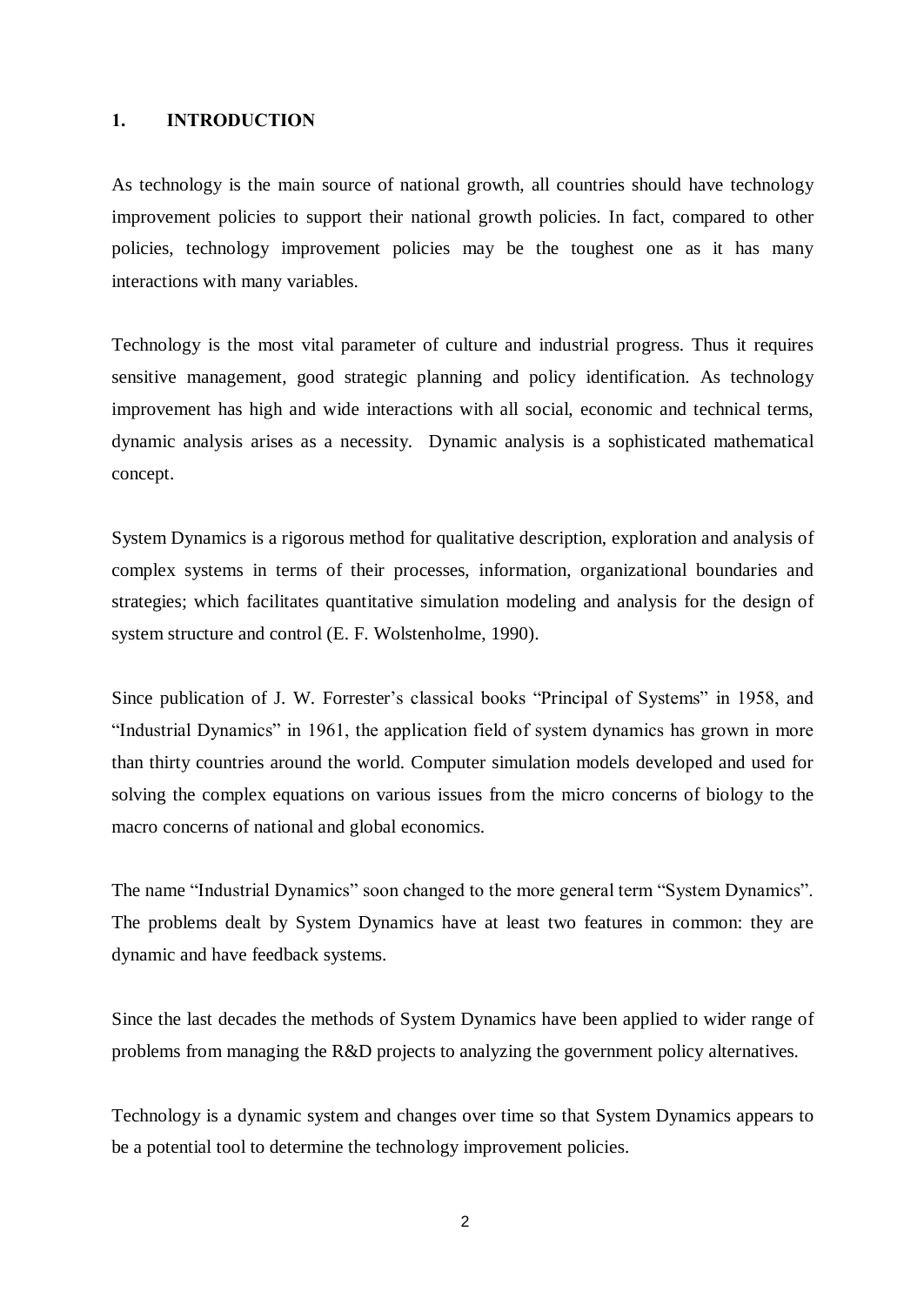System Dynamics is a proper and valid tool for policy analysis, therefore in this paper System Dynamics will be used to model the important dynamics of technological impacts on social and economic development in Turkey and to evaluate different technology policy alternatives. Even though system dynamics method is widely used for policy identification/analysis, it is very hard to find system dynamics studies for technology improvement policy making in Turkey.

This paper is aiming to model the important dynamics of the technological impact on social and economic development in Turkey and to evaluate different technology policy alternatives.

## 2. TECHNOLOGY & TECHNOLOGY IMPROVEMENT POLICY

Technology should not refer only to high-tech or science, engineering and mathematics. Technology covers more than machines, processes and inventions. Technology has many descriptions; some are very simple and others are very complex.

Here are some descriptions of technology (Gerard H. Gaynor, 1996);

- Technology is the means for accomplishing a task-it includes whatever is needed to convert resources into products or services.
- Technology includes the knowledge and resources that are required to achieve an objective
- Technology is the body of scientific and engineering knowledge, which can be applied in the design of products and/or processes or in the search for new knowledge.

Technology and science have turned to be direct productive powers and this is the distinguishing characteristic of the 20<sup>th</sup> century. Capability in production means capability in science and technology and vice versa. Therefore science and technology has gained strategic importance in economic development and social welfare. In addition to that fact, "science policies" of countries have become "science and technology policies" and these policies have been started to be knitted with economic and social concepts.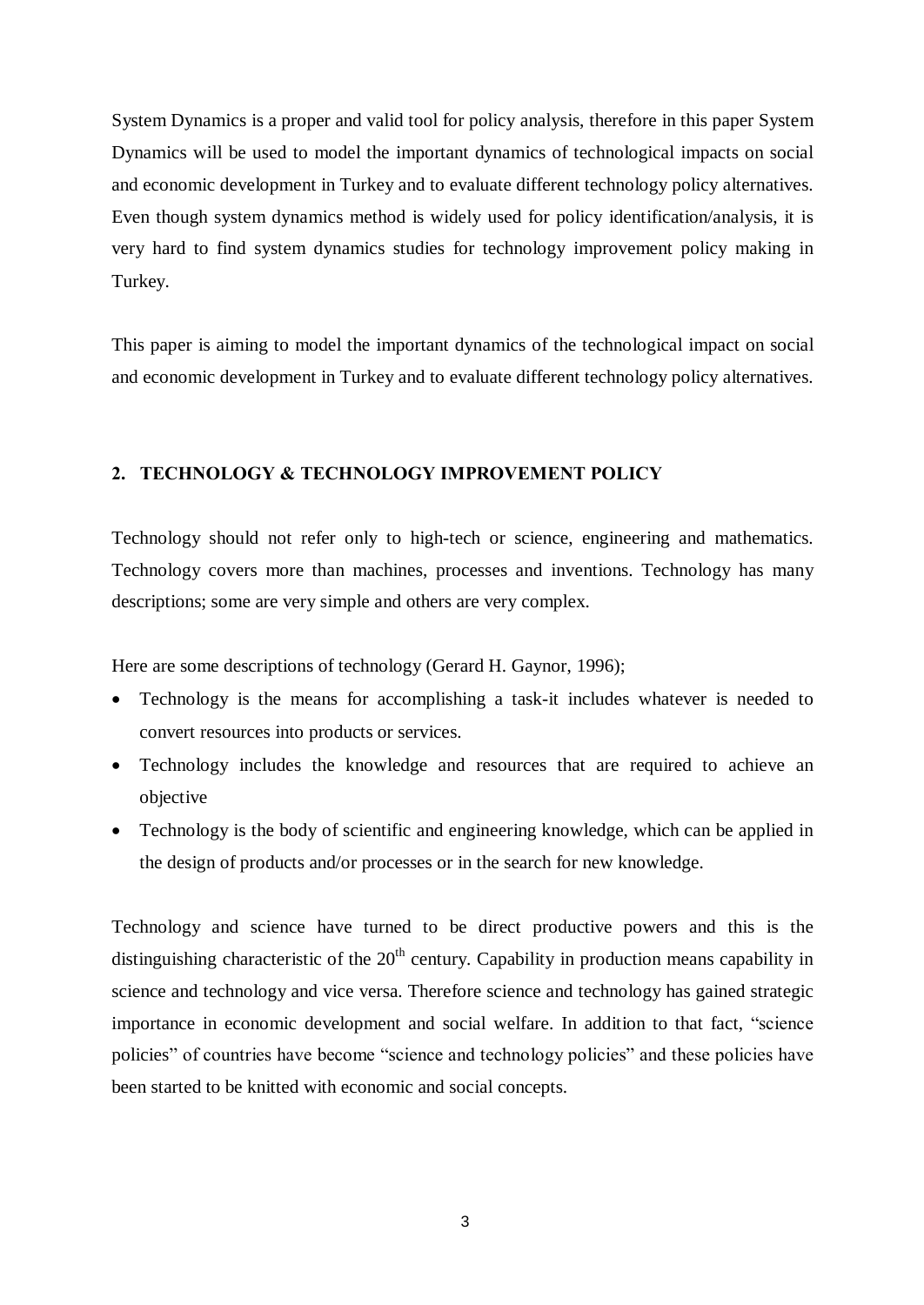Managing technology can be described as the process of integrating the business unit resources and infrastructure in the fulfillment of its defined purposes, objectives, strategies and operations.

To manage technology and improve technology, the system related with the technology should be well defined, the changes by time and the feedback gathered should be well analyzed. The policies should cover the purposes, objectives, strategies and processes of technology improvement studies. All these points make the system complex and unmanageable with the classical approaches. System Dynamics can be used both for defining policies that are tested by simulations and for better decision making support.

Technology has a number of interactive and conflicting variables and parameters. In order to have a reliable and valid model, all these variables and parameters should be identified and related with each other in an appropriate form.

Technology has a cycle to be called as 'Technology Flow Process'. The steps of Technology Cycle are; Technology Awareness, Technology Acquisition, Technology Adaptation, Technology Advancement and Technology Abandonment. (Gerard H. Gaynor, 1996)

The diagram of the Technology Cycle is given in Figure 2.1.

All the interactive and conflicting variables and parameters should follow this cycle to achieve a remarkable technology improvement. On the long run, technology affects all the factors of life. Therefore technology is very important and should be managed in a welldefined manner at all scale from firm level up-to nation level.

Government intervention to support innovation requires justification. There are two primary sources of data on industrial R&D such that; government financing appropriations by socioeconomic objectives and expenditures coming from surveys of enterprises complied by governments. Most of the government appropriations are for defense thus essentially for industrial development. The share of the government appropriations for industrial development is at most 20%. However the share of the government appropriations for industrial innovation is about 40%. (OECD, 1995)

4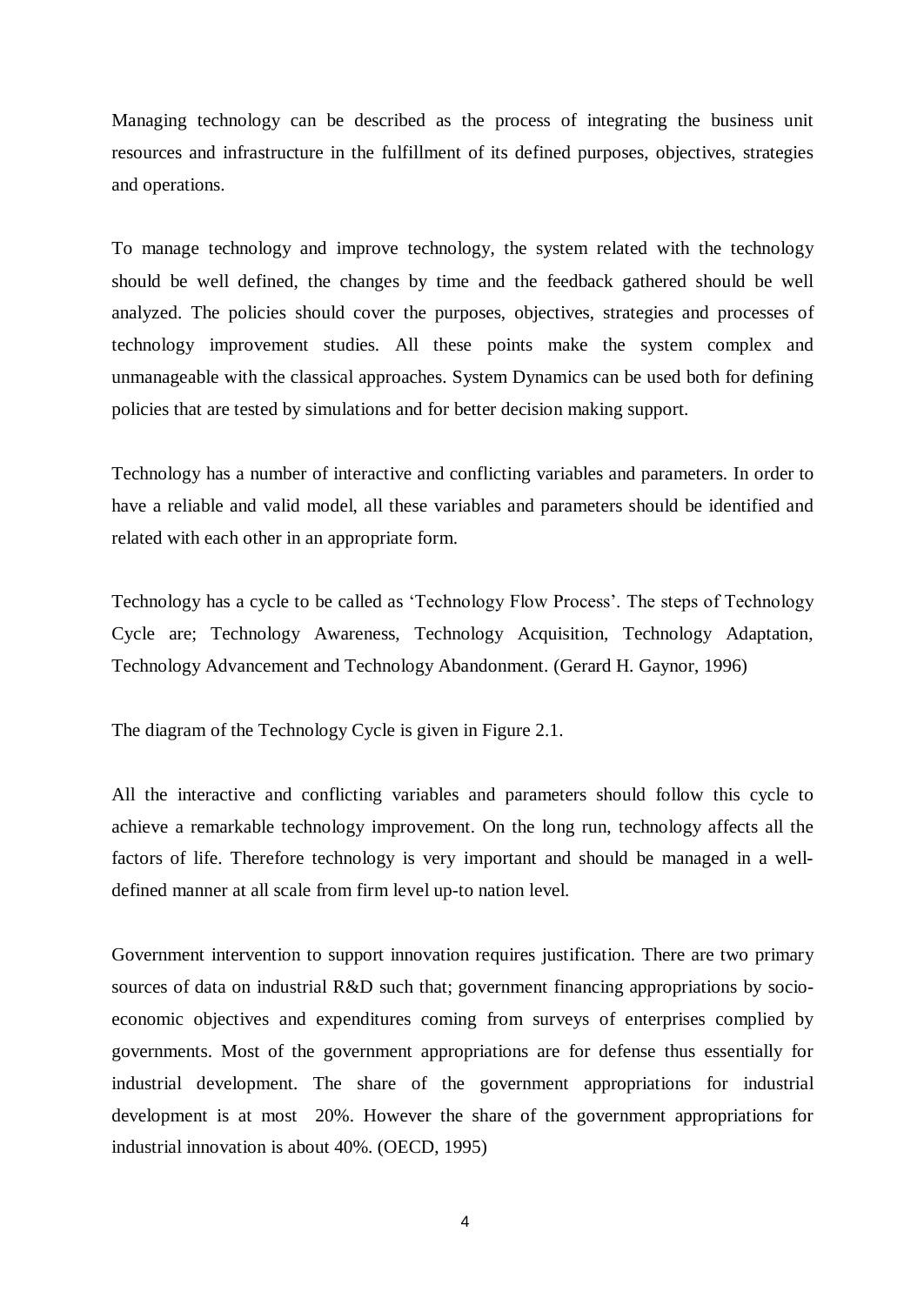## THE TECHNOLOGY CYCLE:



Figure 2.1: The Diagram of the Technology Cycle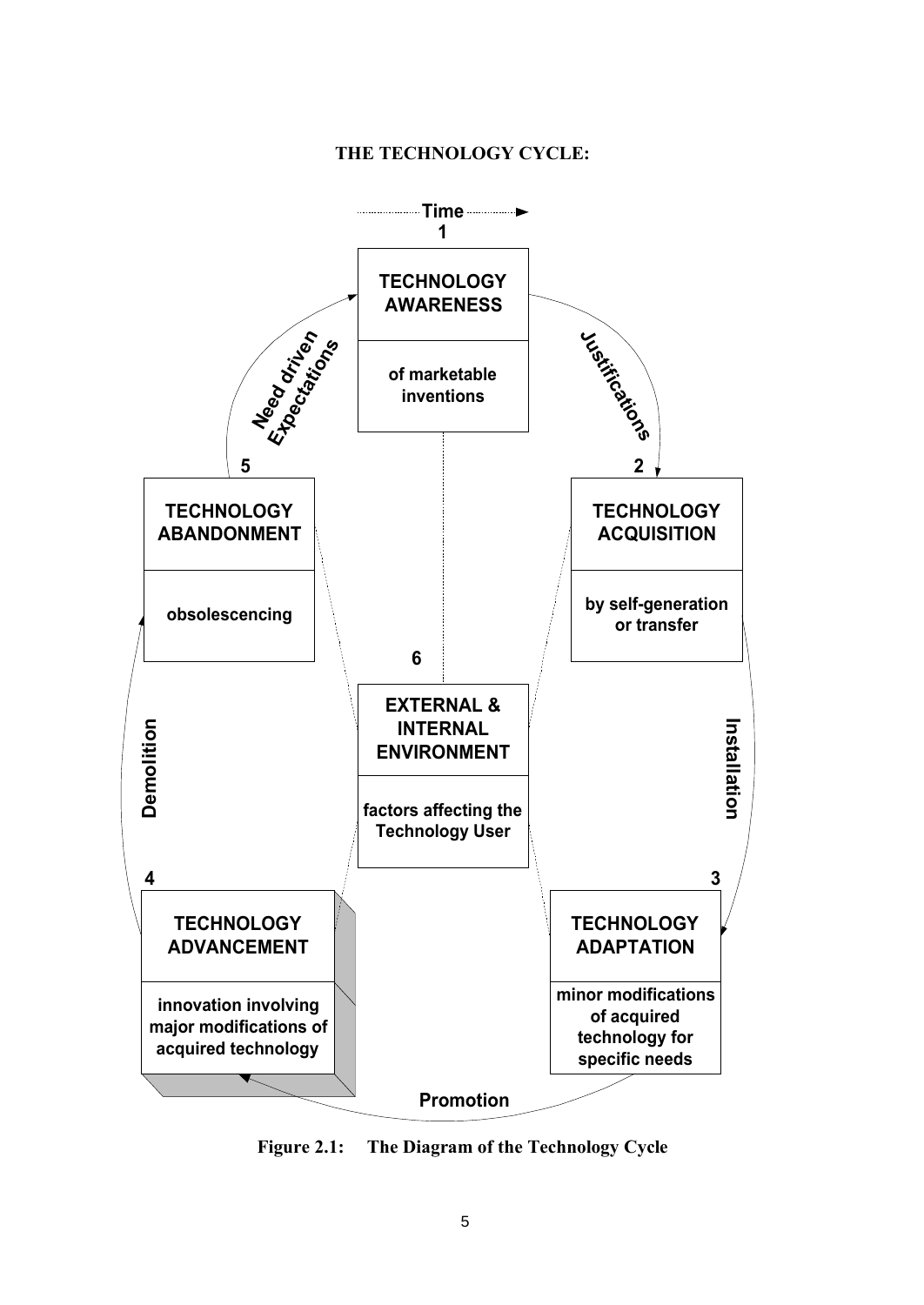A large number of national programmes have been on the promotion of strategic, generic, new or critical technologies whose success is seen as eventually having widespread effects on industrial competitiveness. Most government R&D programmes are particularly about promoting innovation and industrial competitiveness.

Government R&D budget is mainly allocated for defense objectives in the OECD countries (38.3% \_ 1993). (OECD, 1995)

Technology policies are;

- mission-oriented (USA, France, UK)
- diffusion-oriented (Germany, Sweden, Switzerland) (public goods)

Japan shows characteristics of both types of policy.

In general, National Technology Programme objectives include the following;

- support to R&D in general,
- support for specific technologies, and in particular "generic" or "enabling" technologies,
- support for technologies seen to be important for non-commercial, public reasons, such as defense, social infrastructure, public health, etc,
- commercialization of R&D which government has supported for other reasons, mainly defense, energy, space and public health; and,
- wider diffusion of government-supported R&D, especially to/through SMEs and better use of national laboratories.

The choice of new technology can influence economic development of a nation and thereby the pace of nation building. Once new technologies are introduced, they will be diffused sooner or later to other companies. The speed and extent of this diffusion have critical affect on the efficiency of the national economy.

A joint venture is often important, not only to introduce new technologies but also to diffuse them. The government policies promote joint ventures between small and medium size enterprises.

The government permits for the adaptation of new technology should be given promptly in order not to delay the diffusion of the new technology. The role of government in checking the process of technology transfer is very important.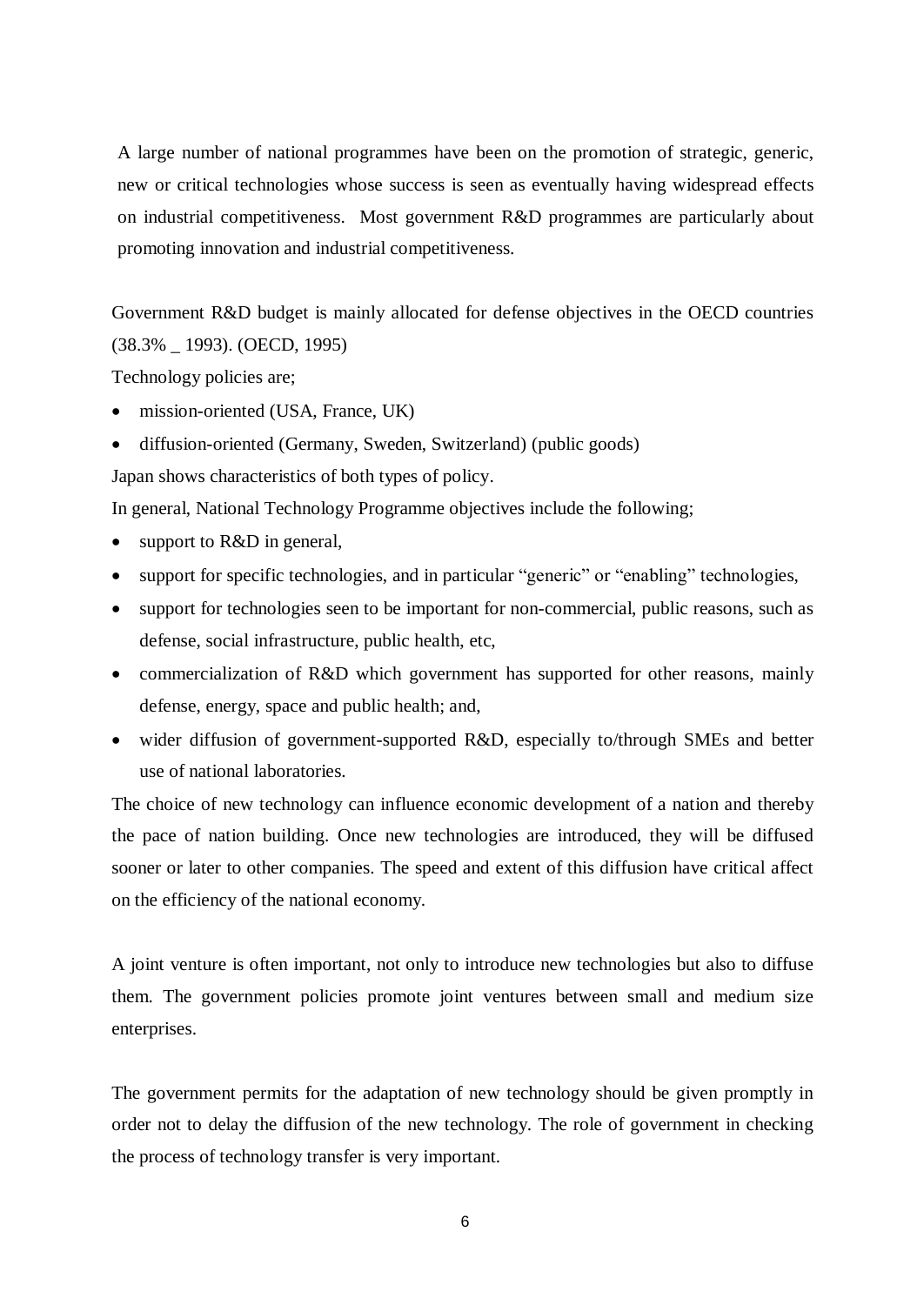Oligopoly-dominated manufacturing produces endogenously a good part of its "normal" technological advances and apart from major crises, seems to coordinate rather well its price/quantity adjustments.

Technology utilizes science so that new industrial activities and improvement of goods and services may come true. There is close relationship between science and technology and they are connected with the feedback loops. Basic research is performed for the new scientific findings; these new findings are the inputs of the applied research, which is performed for the new technologies that initiate environmental development and prototyping. Prototype is the input of marketable new innovation that will be diffused at various markets. Market and technology needs will be the sources of the new basic researches.

Countries are trying to determine their own technology advancement/ improvement policies in order to generate technology oriented regional development.

There are heavy global strategic alliances especially in information, microelectronics, software development and telecom sectors, which are considered having high technology level.

Techno-science Park promotes new technology based firms, invention/ innovation studies & employment of qualified manpower while it is one of the main actors of national technology improvement policy.

Policies of technology management for the technology improvement should resemble the real system. As the system is dynamic and changes over time, System Dynamics appears as a major tool to determine the technology improvement policies.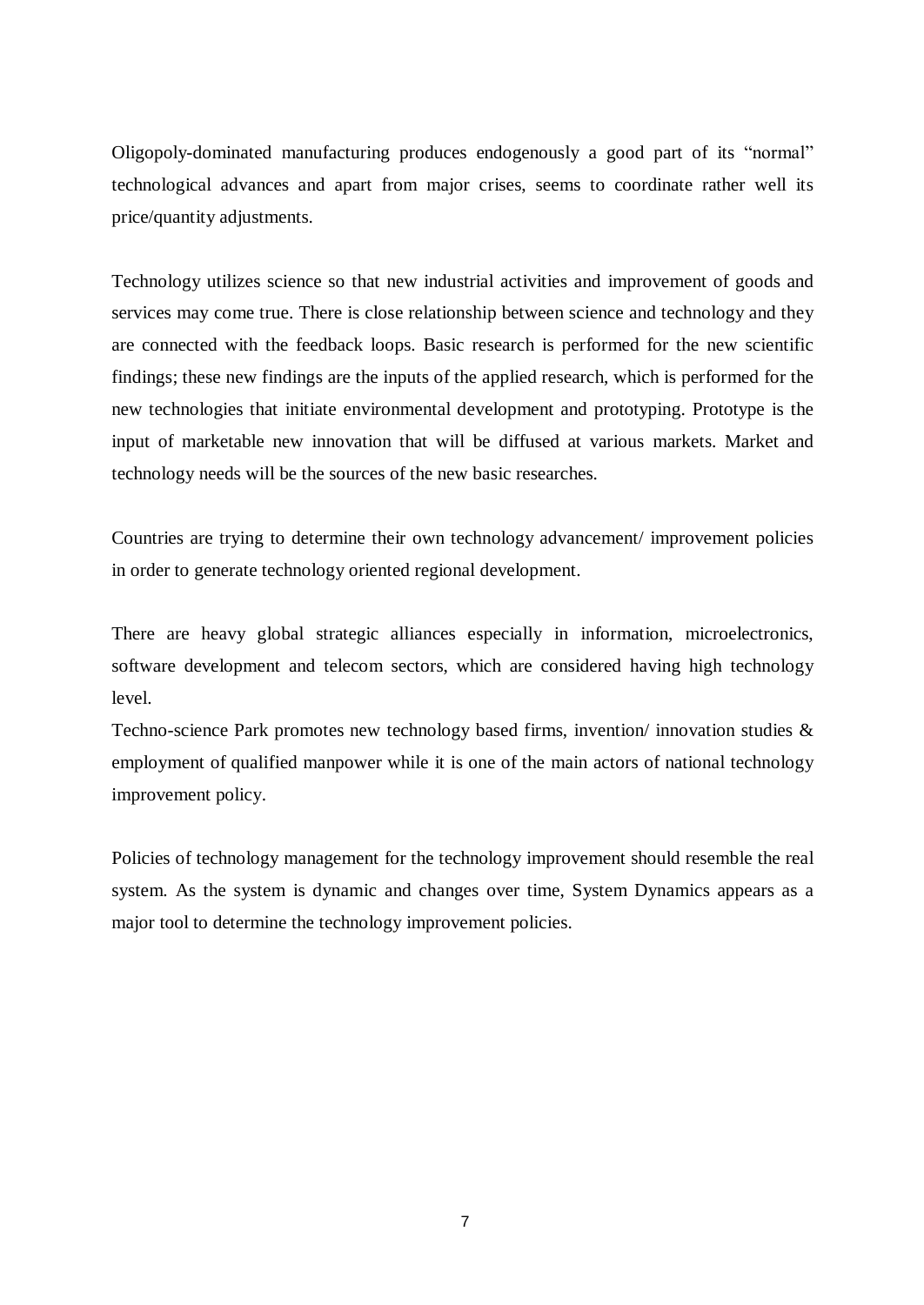## 3. TECHNOLOGICAL CAPABILITIES & LEVELS

Technological Capability (TC) can be defined generally as the capacity to select, assimilate, adapt and improve existing or imported technologies and create the new technology.

The characteristics of technological capabilities required to produce and/or adopt innovations efficiently also depend on the knowledge base specific to each technology. The process of technological development is strictly associated with inter and intra national diffusion of superior techniques.

The rate of economic growth of a country is positively influenced by the rate of the growth in the technological level of a country. If there is a positive relationship between the level of the technological level and economic growth of a country then technology developed in the "Less Developed Countries" (LDCs) itself should be treated differently from that developed in foreign countries; technologies have different characteristics that affect economic growth differently. The inflow of foreign technology to the industry sector of LDCs contributes substantially to the growth of the sector. The impact of the foreign technology is positive  $\&$ substantially larger than the impact of the domestic technology on the industry sector of LDCs.

The acquisition and development of TC is a prerequisite for the absorption of imported technologies, the creation of more appropriate technologies, diffusion of knowledge within the economy and the efficient use of imported technologies.

National TC refers to the ability of a country to use knowledge effectively to select, assimilate, adapt, improve, diffuse and create technology and it is revealed in industrial dynamism, diversification, and competitiveness. National TC is not simply a sum of individual firms<sup> $\cdot$ </sup> TCs because of the externalities and interlinkages.

At the national level, getting access to relevant foreign technology also involves an adequate policy framework for direct foreign investment, technology transfer, capital goods imports, & intellectual property protection.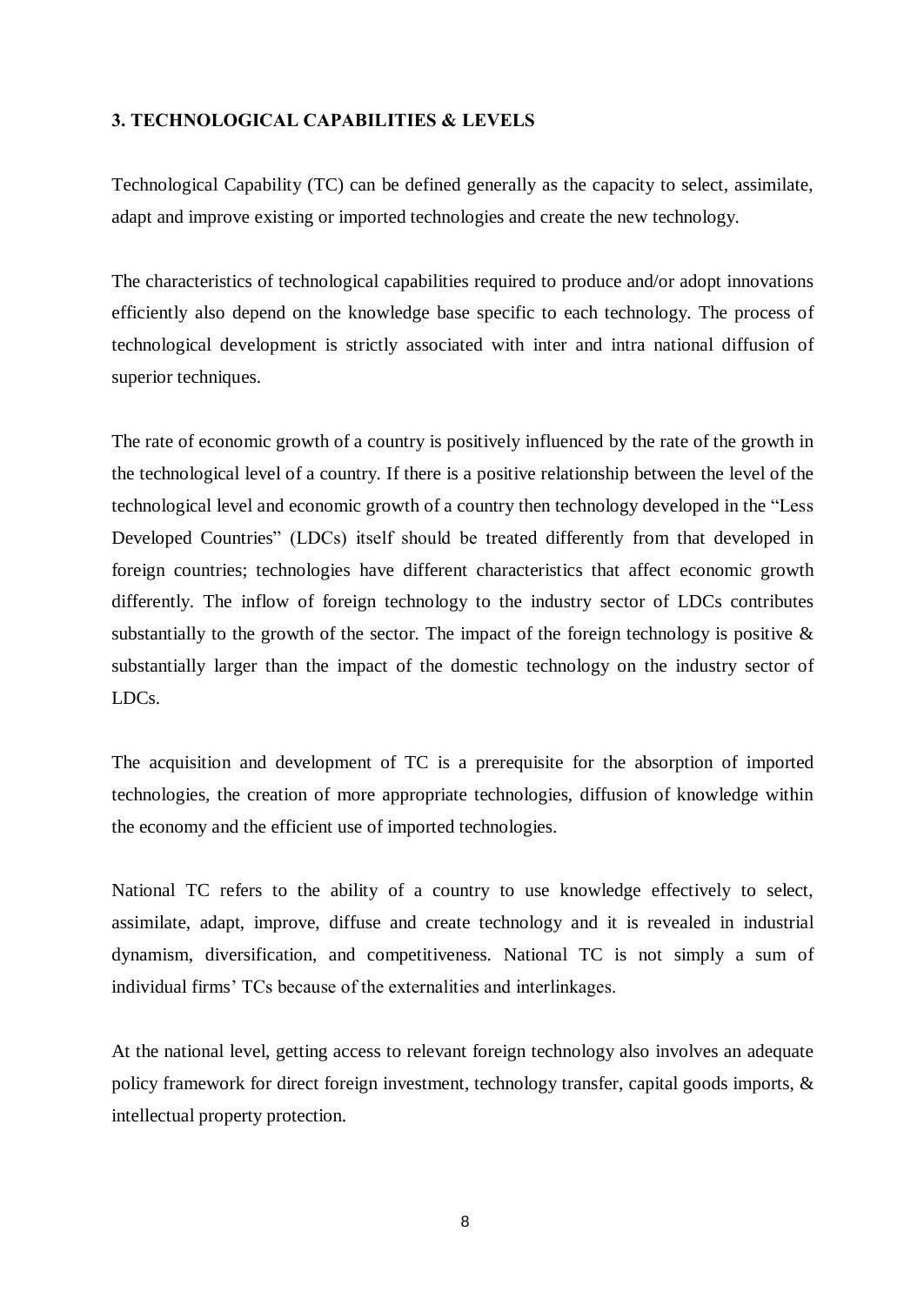Economic growth and stability, trade regime and industrialization strategy, industrial policy, science and technology policy, and education and training are the determinants of TC development.

Knowledge in the industrial sector is conveyed through education and training, crucial determinants of building up TC. The adequacy of national education and training systems appears to be a crucial factor determining how effective a countryís firms are in applying technological skills across the full range of their activities. The availability of educated and trained people in the appropriate disciplines is very important for industrial performance and improvement of TC.

Macroeconomic variables, incentives for competitiveness, export activity, industrial policies, foreign investment, technology policy, education and training and sector specific factors influence the improvement of TC.

Technological change refers to, according to Schumpeter's definition, to three stages: invention or the creation of the new products and processes; innovation or the commercial application of invention; and diffusion or the spread of the innovation into the economy.

## 4. TECHNOLOGY IMPROVEMENT POLICIES IN TURKEY

National policy studies in science and technology started with the planned economy period in Turkey. As the result of the First Five-Year Development Plan (1961-1966), establishment of TUBITAK (Scientific and Technical Research Council) in 1963 was the first step for the Science & Technology institutionalization in Turkey. TUBITAK is responsible for coordination and promotion of research in basic and applied sciences.

Turkey has to cope with many problems. The most vital one is to catch up with technological changes. As Ottoman Empire missed the evolutionary process towards an industrial society during the industrial revolution, Turkey could not surpass the industrialization threshold.

Currently, Turkey has to face the problem of overcoming this historical gap as well as keeping up with the changes in the high-tech and post-industrialization age while the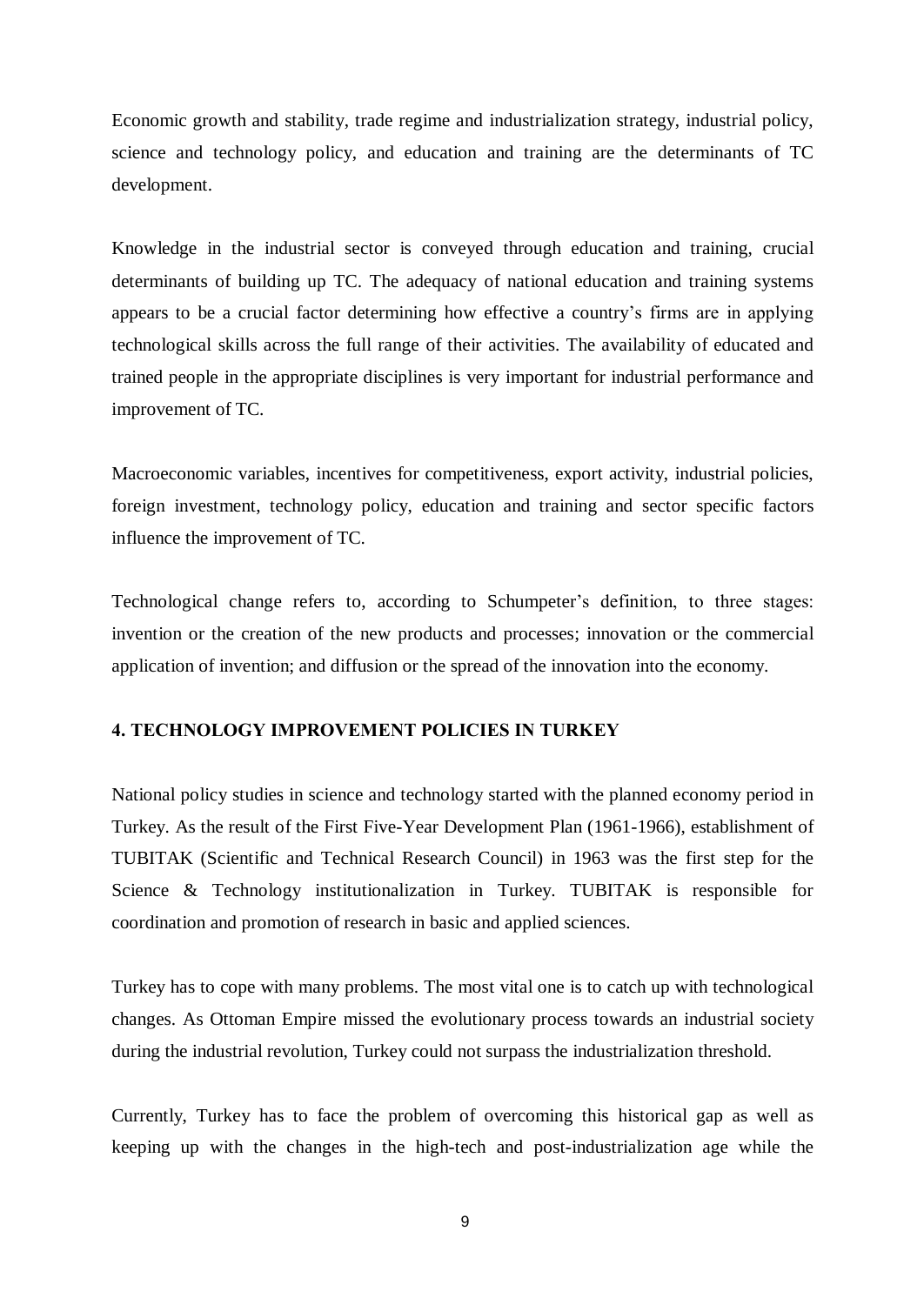industrial societies are evolving into a new era called as Information Society. The ability of Turkey to solve these problems will determine her future. Improving the scientific and technological ability of Turkey and creating a dominance of science and technology is a proposed strategic choice, which may be entitled as National Science & Technology Policy.

At the beginning of 1980's, "Turkish Science Policy: 1983-2003" was prepared with the contribution of 300 scientists and experts. This was the first time that a detailed science and technology policy document had been prepared.

Research Priority Areas during 1980s were:

- Low Cost Industrial Automation
- Advanced Materials
- Macro-optimization of Agricultural and Forestry Production
- Optimization of Coal Utilization
- Local Production of Organic and Inorganic Chemical Materials
- Recycle of Agricultural and Industrial Wastes

During 1980s, the major technological advancements were in defense industry and telecommunication sector.

The Supreme Council has put forward some goals for the 1990s:

- a) increasing the number of R&D personnel to 15 per 10,000 labor force (7.5 in 1992);
- b) increasing Gross Expenditure on R&D (GERD) to 1 % of the GDP (0.5 % in 1992);
- c) increasing the business enterprise's share of R&D expenditure to 30% of the GERD  $(24)$ % in 1992);

d) raising the Turkey's rank (38 in 1992) in journals covered by the Science Citation Index.

Taking Turkey's capabilities and world scientific and technological trends and forecasts into account, the following generic technologies, in general, have been accepted as priority areas of activity (TUBITAK, 1999):

Informatics, advanced materials, gene engineering, biotechnology, defense technology, [aero]space technology.

In brief, the main proposition was that Turkey has to establish her "National Innovation System" with all the necessary building blocks of it in order to enhance her ability in science and technology, and to get the capability of transforming them to economic and social benefit.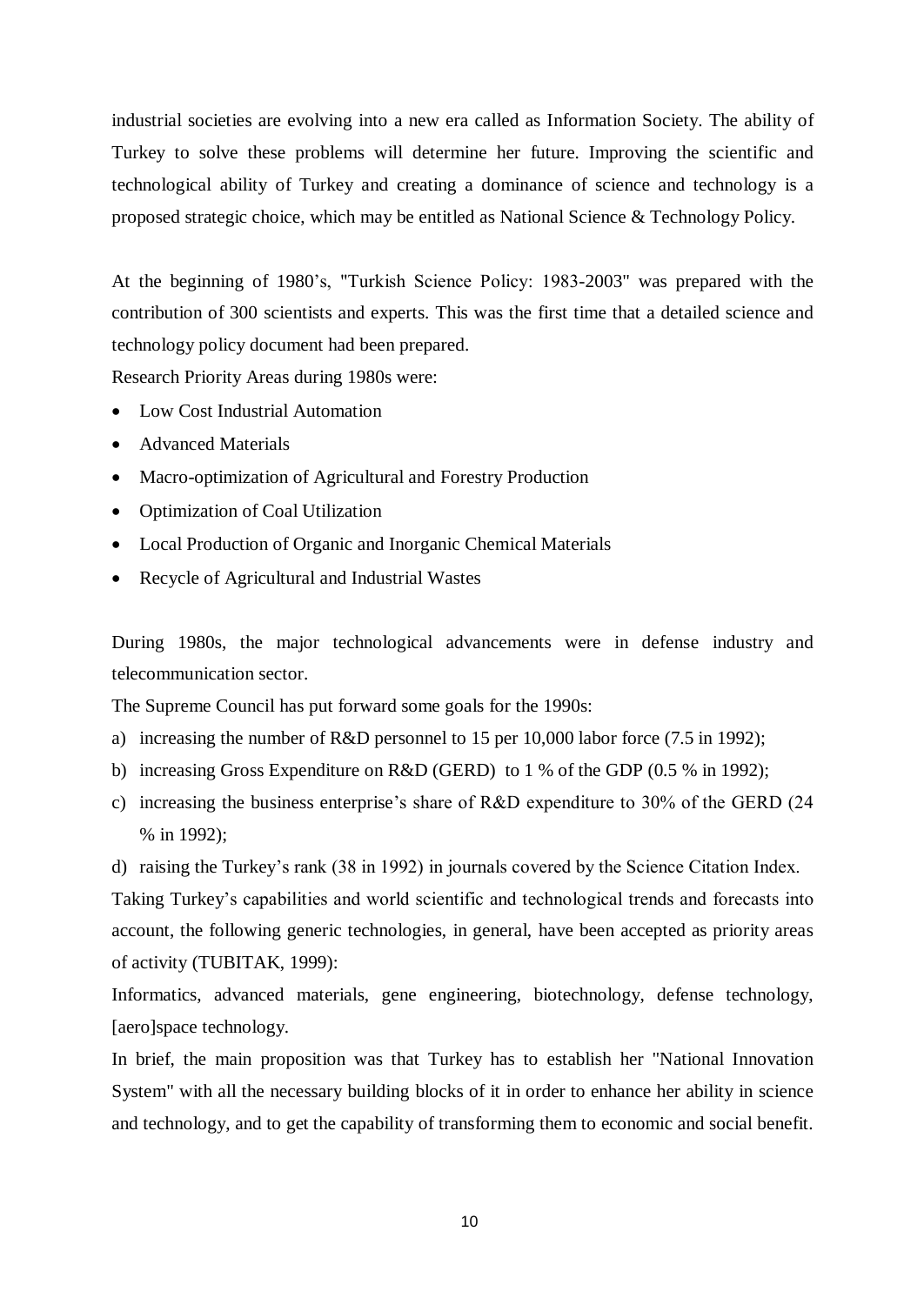Main Actors in the Technology Policy Area in Turkey are shown in Figure 4.1.



Figure 4.1: Main Actors in the Technology Policy Area in Turkey

In order to finance more advanced technological industrialization Turkey can cooperate with countries at similar development levels and sell her technology by the way of technology transfer or licensing. Simultaneously, Turkey should cooperate with technologically advanced countries to obtain developed technologies and know-how in these fields.

Turkish Government introduced the Law of Technology Development Districts, which was accepted by Turkish Assembly on June 26<sup>th</sup>, 2001 and published on official newspaper on July  $6<sup>th</sup>$ , 2001. The goals of this law are outlined as below:

- a) cooperation among universities, research institutes and industrial sector,
- b) advancement of national industry competitiveness and export scoped structuring,
- c) production of technological knowledge, innovation on process and product, improvement on product quality standards and productivity, reduction on production costs, commercialization of technological knowledge/data,
- d) supporting technology intensive production and enterpreneurship and harmonization of small/medium size companies with new/advanced technologies,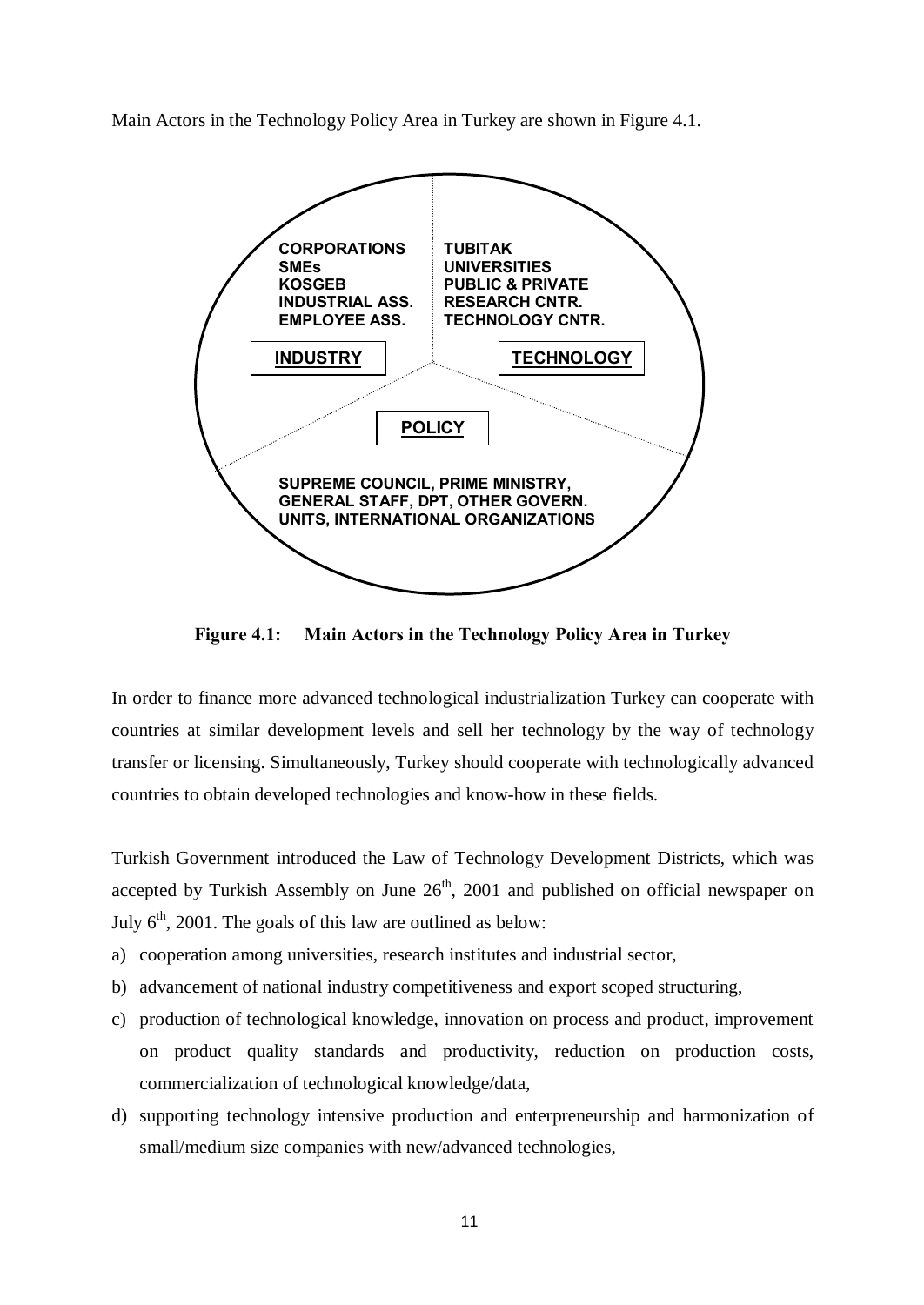- e) creation of investment opportunities at technology intensive environment by taking into account the decisions of Science & Technology Steering Committee and job opportunities for researchers and capable people,
- f) assisting technology transfer and establishment of an infrastructure for rapid penetration of foreign capital technology investment.

As it is stated in the "Science and Technology Committee" report;

- Homogeneous regional dynamics,
- Existence of the universities.
- Dynamic university-firm relationship,
- Support and willingness of the local authorities,
- Existence of directive private-governmental enterprises,
- Existence of qualified, trained workforce,
- Ease of financial support,
- Information and transportation infrastructure,
- Existence of strategic support mechanism,
- Closeness to the Research and Development Centers,
- Availability of regional networks for communication and corperation,
- Closeness to the prospective markets,

are the major factors of regional innovation systems, and thus national innovation system.

Realization of Science & Technology Progress in Turkey is the major axis of the  $7<sup>th</sup>$  Five-Year Plan. One of the targeted goals is the increase of R&D Expenditure/GNP ratio from 0.33% to 1%. Only financial resource reservation is not enough for Science & Technology Progress and also education/training and demand are the other important issues. There should be a demand for product development design and production and this demand should be directed to Science & Technology Centers for realization in order to improve Science & Technology level of Turkey.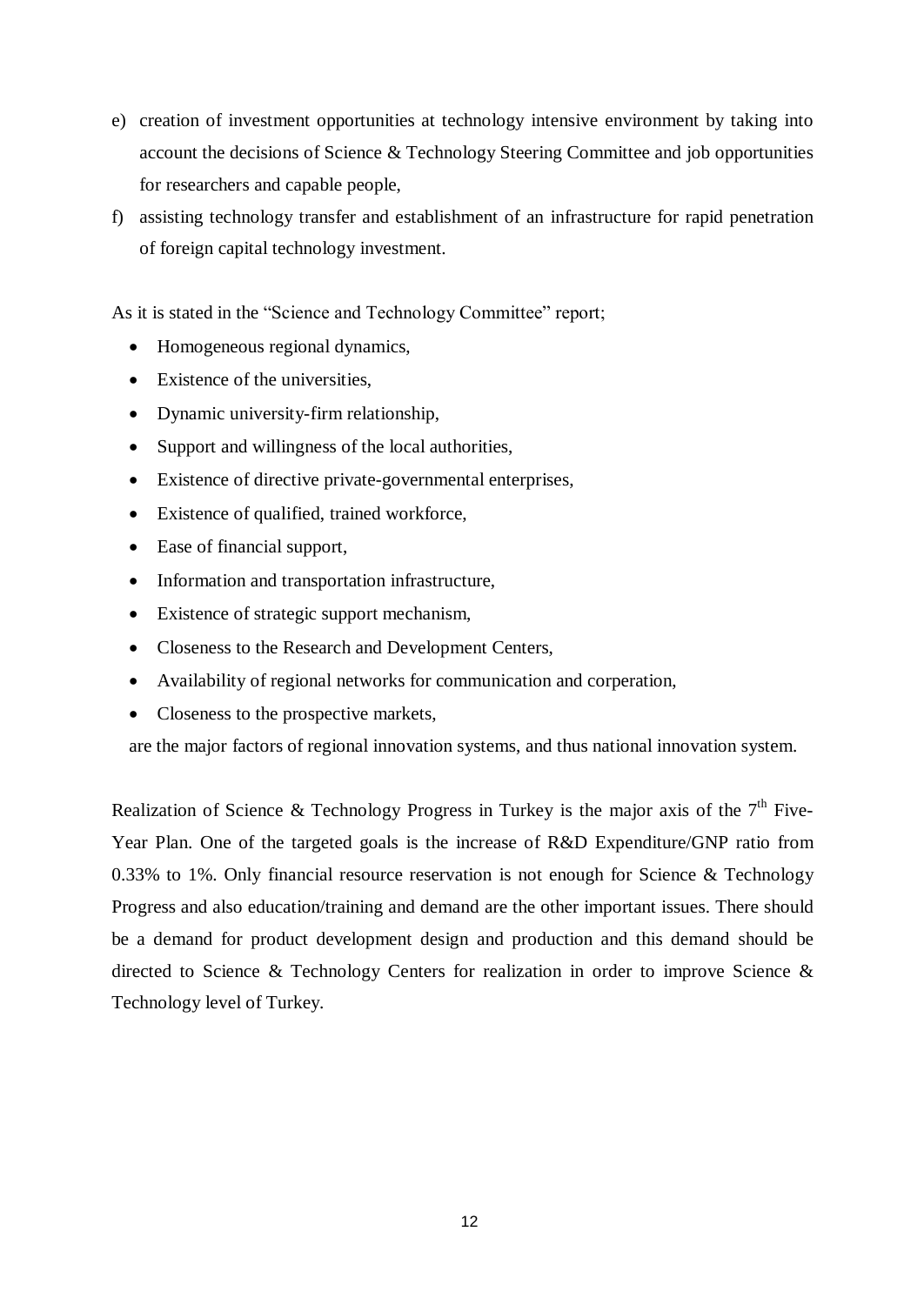#### 5. SYSTEM DYNAMICS AS A TOOL

During the 1940s, formal analysis, often involving mathematical and statistical techniques, had been applied to the problems of  $2<sup>nd</sup>$  World War, then to the industries and business firms. They were formalized into disciplines of operational research and management science, that were excellent and powerful methods dealing with certain classes of problems. The ability of the system adjusting the status during the circumstances changes as the time passes was not the aspect of the management thus, disciplines of operational research and management science. However, the behavior of a system as time passes and new decisions have to be taken accordingly is a significant type of management problem, which requires the analyst to tackle the issues of a system reacts to dynamic elements and how those reactions shape its moves into the future. Problems can be complicated, it is necessary to have a methodology for dealing with them, and System Dynamics provides this methodology and it is interpreted as the branch of management science which deals with the dynamics and controllability of managed systems.

System Dynamics originated at the Massachusetts Institute of Technology in the late 1950s by Professor Jay W. Forrester. His first explanations on System Dynamics was in his classic book "Principal of Systems", which was first published in 1958. With his book "Industrial" Dynamics" a number of models of industrial problems had been developed.

Some definitions of System Dynamics; (Forrester, 1961)

System Dynamics is the investigation of the information-feedback characteristics of managed systems and use of models for the design of improved organizational form and guiding policy.

(Coyle, 1995)

System Dynamics deal with the time-dependent behavior of managed systems with the aim of describing the system and understanding, through qualitative and quantitative models, how information-feedback governs its behavior, and designing robust information feedback structures and control policies through simulation and optimization.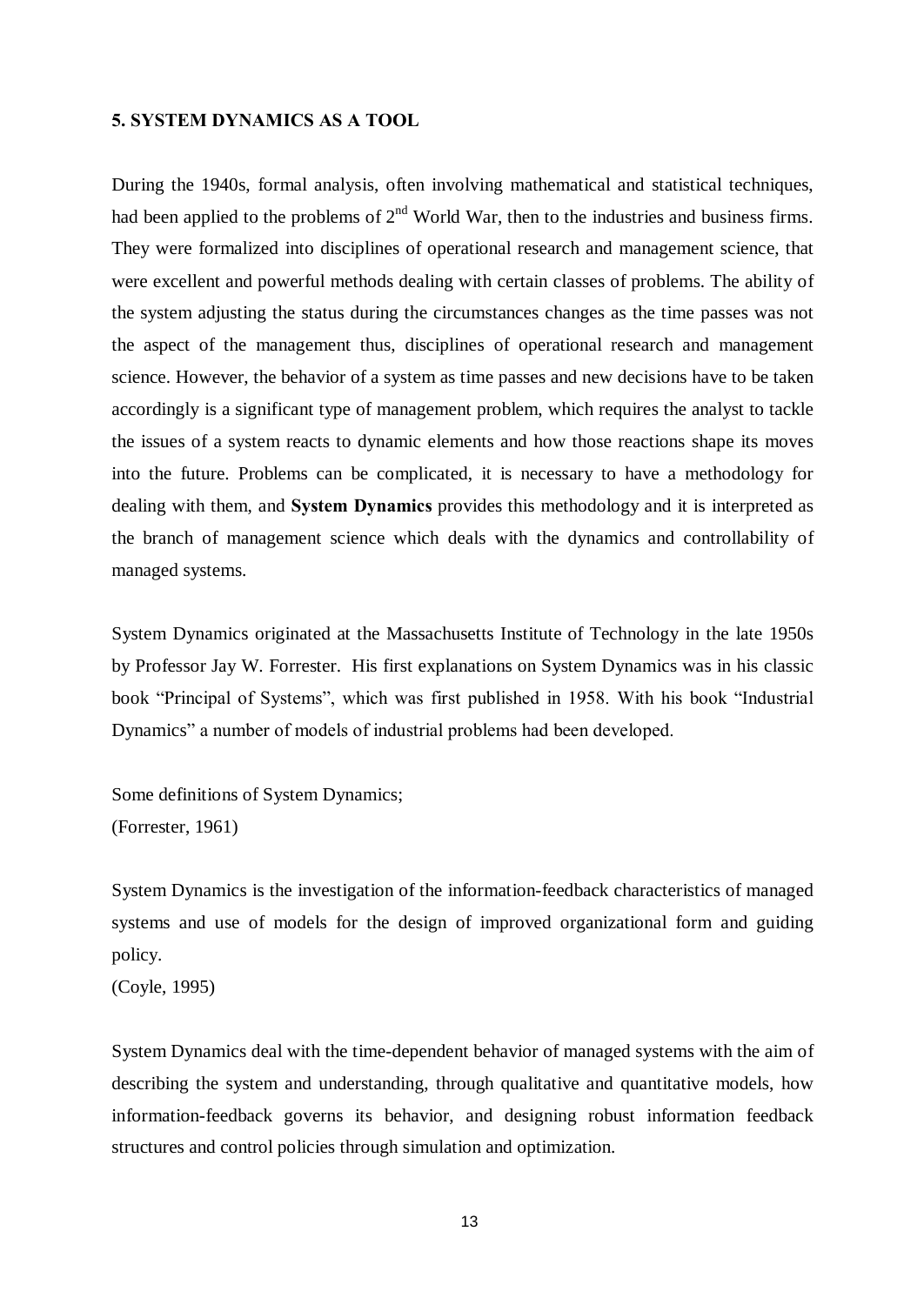System Dynamics can fundamentally improve the effectiveness of management decision making, since it was designed to model complex systems by representing the structure, processes, strategies and information flows. Therefore it can be used during the phase of policy making.

Once a conceptual appreciation has been developed for the dynamics of complex systems, meaningful simulation models can be constructed to translate those mental models into simulations. Simulations allow us to shrink space and time to see the short and long term effects of our decisions.

During the identification of technology policy, a representative model of technology environment can be prepared and what if scenarios can be implemented for better and tested decisions.

Technology Improvement Policy Evaluation will be approached in five stages: problem identification and definition, modeling, analysis of models, policy evaluation and possible future studies.

## 6. NATIONAL TECHNOLOGY IMPROVEMENT POLICY MODELING

Later, during the 1970s, once the importance of technology had been fully recognized, more attention had begun to be paid to strategic Technology Policy-making as it is an important issue of increasing concern in most countries now. Thus Technology Policy-makers should be supported by policy construction and analysis tools and decision support systems.

Current and past technology improvement policies that Turkey has followed have been demonstrated in previous sections. Our purpose is to employ System Dynamics approach to develop a model for technology improvement at national scale, which may serve as a decision support tool for strategic S&T policy makers.

Following an extensive literature search and interviews/discussions with experts, relationship between the entities related to technology and technology improvement policy has been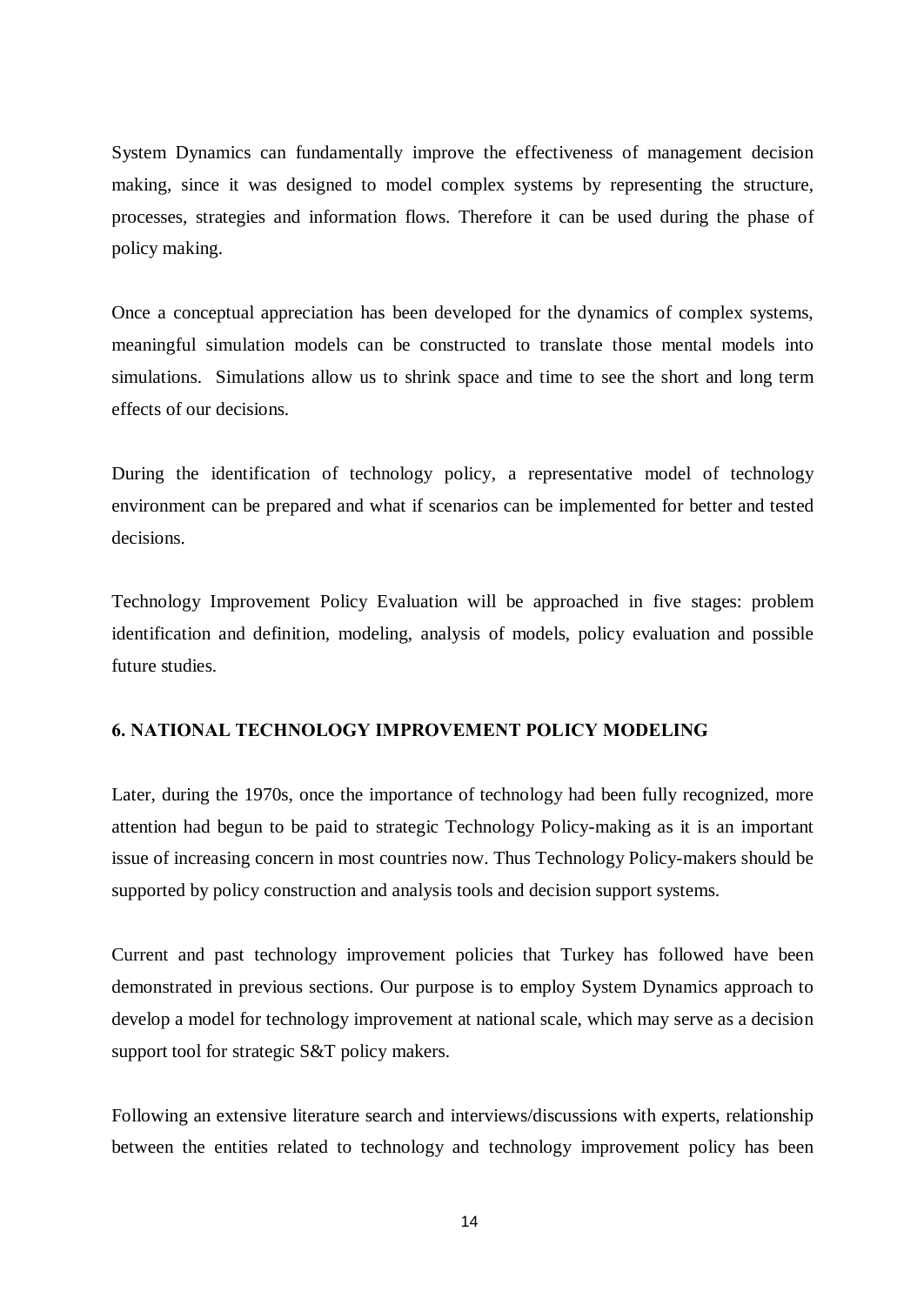shaped. Major feedback loops and concentration areas have been identified. The model is based upon mainly; the conducted literature search, opinions of experts, the advisor & the author.

Interview / discussion is one of the major qualitative research techniques. Qualitative and quantitative research techniques are complementary to each other. Thus both techniques should be used during any study to reach a more reliable conclusion. In this article both techniques had been used during the construction of the System Dynamics Modeling.

After identifying the major concentration areas and feedback loops, influence diagrams of the technology improvement policy model has been drawn. Influence Diagram of the model is given in Appendix-A. Simulation model of the technology improvement policy model could be constructed by the help of influence diagram drawn.

Although STELLA is widely used and known in the literature, System Dynamics software "iThink" is selected for the construction and analysis of the simulation model. Both STELLA and iThink software are the products / software of `High Performance Systems, Inc.' (HPS) and they are very similar to each other. "iThink" is a Microsoft Windows based simulation software package and it enables the users to represent the model and the outcomes graphically. The reasons of this selection are the user-friendly structure, availability of the software and author's familiarity with this software.

When the developed Influence Diagram is studied some concentration zones can be identified in the diagram. Experts' opinions taken and the results of the literature survey on technology were used during the identification of these concentration zones. By this way both qualitative and quantitative research/evaluation methods had been used.

These clusters are:

- a) Free Technology Zones,
- b) Fusion-Diffusion and Transfer of Technology,
- c) Academia-Government,
- d) R&D Expenditures,
- e) Technological Capability of Turkey,
- f) National Innovation System (NIS),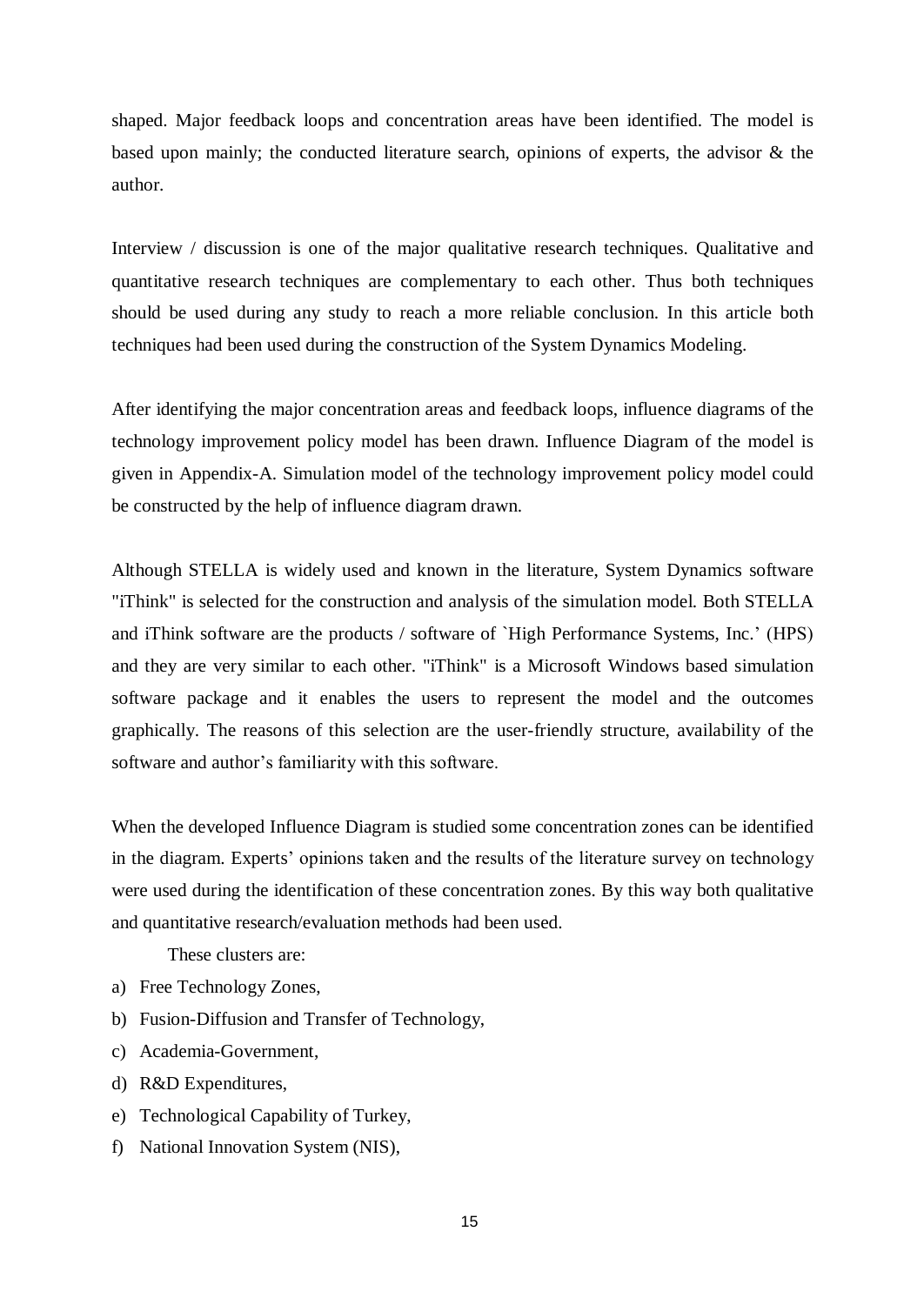- g) Product-Process Development,
- h) Technology Improvement

#### a) Free Technology Zones

This cluster is one of the main clusters in the system. There is remarkable number of outward and inward bounds with several other clusters and individual entities. The more Government Funds allocated, the more number of Free Technology Zones can be established in the country. As they will be the sources of fusion and diffusion of technology there exits more inventive and/or innovative and ToT activities. The more corporation with multinational firms within the Zones the more fruitful the industry, thus the more competitive shall be the country. As these outcomes occur, technology will be improved in Turkey. Unfortunately currently there is no Free Technology Zone in Turkey.

#### b) Fusion-Diffusion and Transfer of Technology (ToT)

This cluster is one of the main clusters in the system. There is remarkable number of outward and inward bounds with several other clusters like Free Technology Zone, Technology Improvement and individual entities. Inward investment, international programs, technical co-operations and free technology zones shall be the sources of ToT. Transferred technologies can be diffused during the 'Know How' and/or 'Know Why' stages and also inward and outward investments diffuses the fused technologies. On the other hand international programs shall increase the number of strategic alliances. As a result, fusion and diffusion of technologies shall cause upgrading of technological capabilities and the improvement of technology in Turkey.

#### c) Academia-Government

Within this cluster there is a strong relationship between funds and labs. Availability of labs and funds are positively supporting university-industry research centers. This cluster has also strong bounds with the other clusters such as NIS, Product-Process Development and R&D Expenditure. Government, Private and International Funds are financial sources of labs, university-industry research centers and R&D Expenditures. Funds are also consumed for process and product development activities. Funds, university-industry research centers, labs are the main cornerstones of NIS. NIS is one of the affecting factor of technology improvement of Turkey.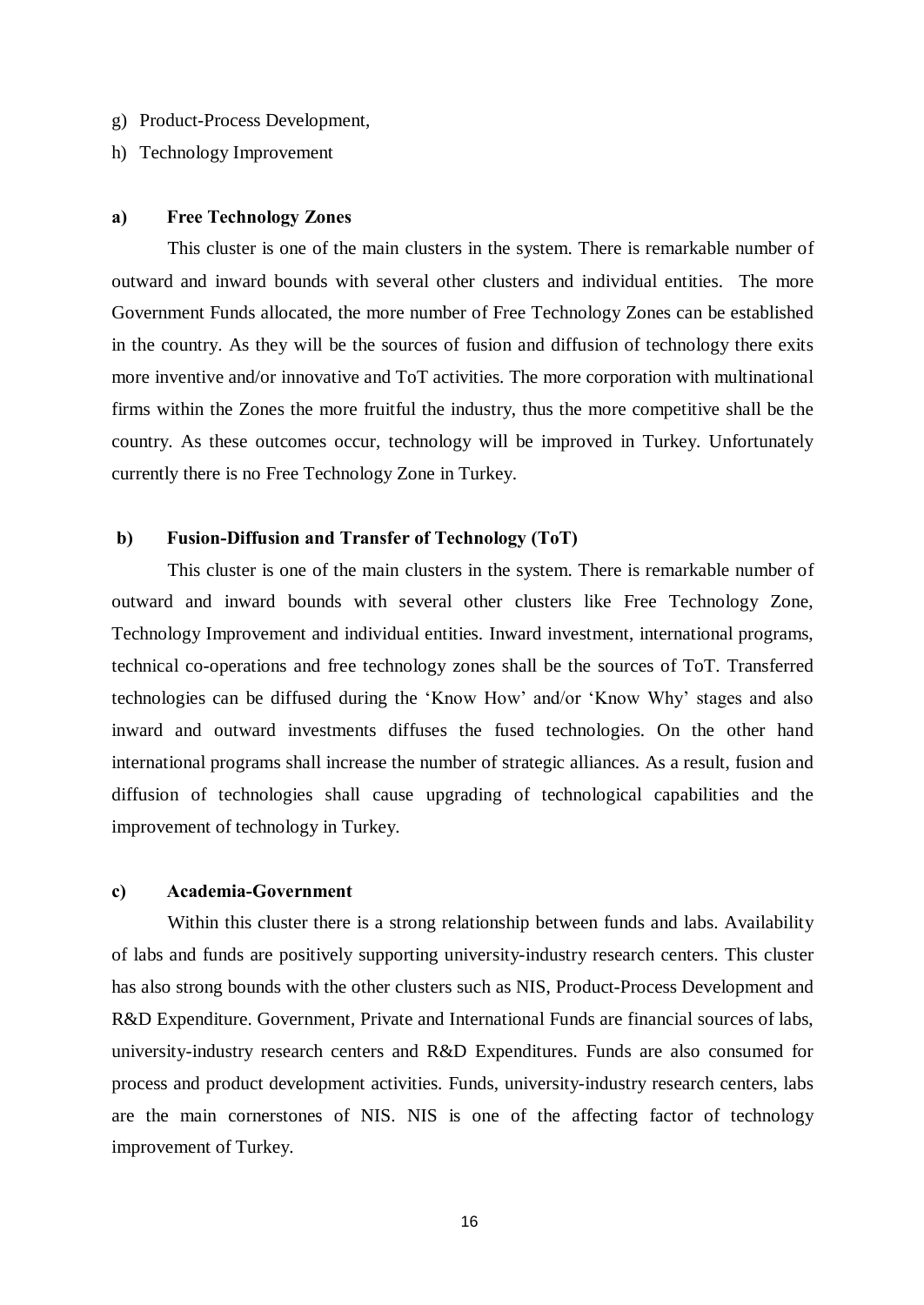#### d) R&D Expenditures

Within this cluster there is a strong relationship between funds and R&D expenditure. R&D Expenditures are directly related with Funds, Invention, Innovation and Product & Process Development. Funds and risk capital are the main resources of R&D Expenditures. R&D Expenditures are for invention, innovation and product & process development. The more expected profit from the sale of the new product and/or process, the more financial resources denoted for R&D Expenditures.

### e) Technological Capability of Turkey

Within this cluster there is strong relationship with Industrial Growth, Technological Capability of Firms and NIS. As the technological capability of the firms are upgraded eventually technological capability of Turkey shall also be advanced. NIS and Strategic Alliances should also take special attention. The imported goods shall be reduced and technology improvement of Turkey shall be sustained if technological capability of Turkey advances. Although the tariff & tax revenues shall reduce, income from export shall increases as the technological capability of firms and technological capability of Turkey advance. If technological capability of Turkey advances the international competitiveness of Turkey will also increase.

## f) National Innovation System (NIS)

University-Industry Research Centers, Funds, Labs and Technological capability of firms are the main sources of NIS and NIS has bounds with to main cluster such as, Technological Capability of Turkey and Technology Improvement. In order to establish NIS government-private-international funds university-industry research centers laboratories and technological capability of the firms should be well coordinated and motivated. NIS has strong positive affect on technological capability of Turkey and thus technology improvement of Turkey. Establishment of well-organized NIS definitely requires effective integration of governmental organizations, private firms and educational institutions.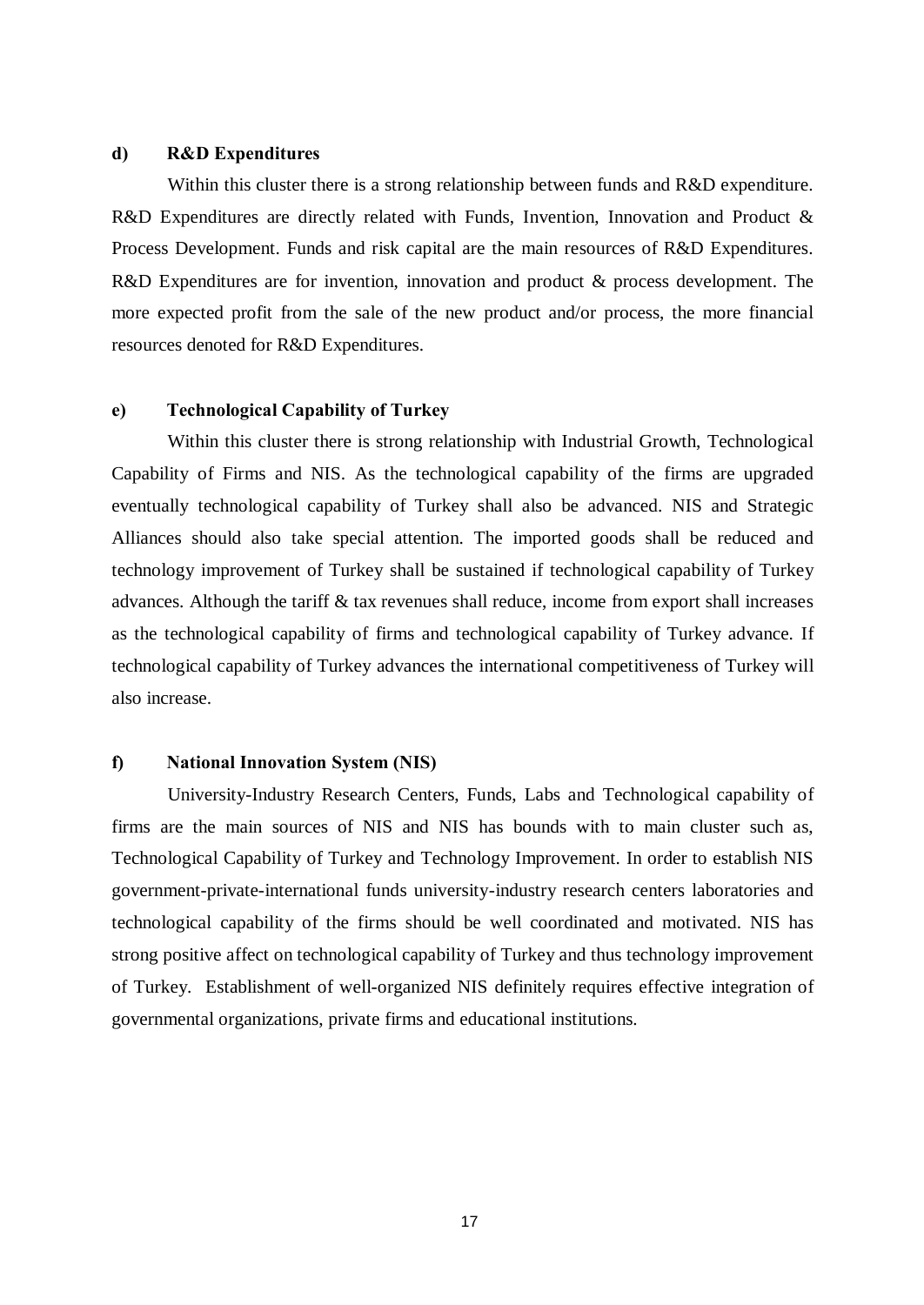#### g) Product-Process Development

Product-Process Development has direct links with Invention, Innovation, Labs, Technological Capability of the Firms and Upgrading Technological Capability. This cluster has also strong relationship with clusters Academia-Government and Free Technology Zones. Government, private and international funds shall be used for product-process development. Both private labs and university-government labs are used for research on product-process development. New products and/or new processes will affect output positively thus there will eventually be an output increase. But on the other hand outward investments shall reduce in country output. The purpose of product-process development should be invention, innovation of new products and/or processes, upgrading technological capability in general and of the firms. In the conclusion product-process development has indirect but positive affect on technology improvement of Turkey. An extensive product-process development capability requires well-aimed R&D Expenditure.

#### h) Technology Improvement

This cluster is the core of this study. NIS, Technological Capability of Turkey, Fusion-Diffusion of Technology and Industrial Growth are the direct sources of Technology Improvement. Technology improvement of Turkey can be achieved if required NIS is well evaluated and defined, new products and processes shall be invented or innovated, new processes are adapted to manufacturing processes and obsolesce technologies shall be replaced by newly fused and diffused technologies. By this way growth of Turkish Industry will be realized thus aim of technology improvement of Turkey shall be reached.

As it could be understood from the developed Influence Diagram that policy formulation for technology improvement is very difficult and sophisticated. For the formulation and modeling of the technology improvement policy simulation model, qualitative and quantitative relations of technology policy determinants have analyzed in more detail.

In the next chapter, simulation model for the technology improvement policy in Turkey and various scenarios implemented for the technology policy analysis of Turkey will be discussed respectively.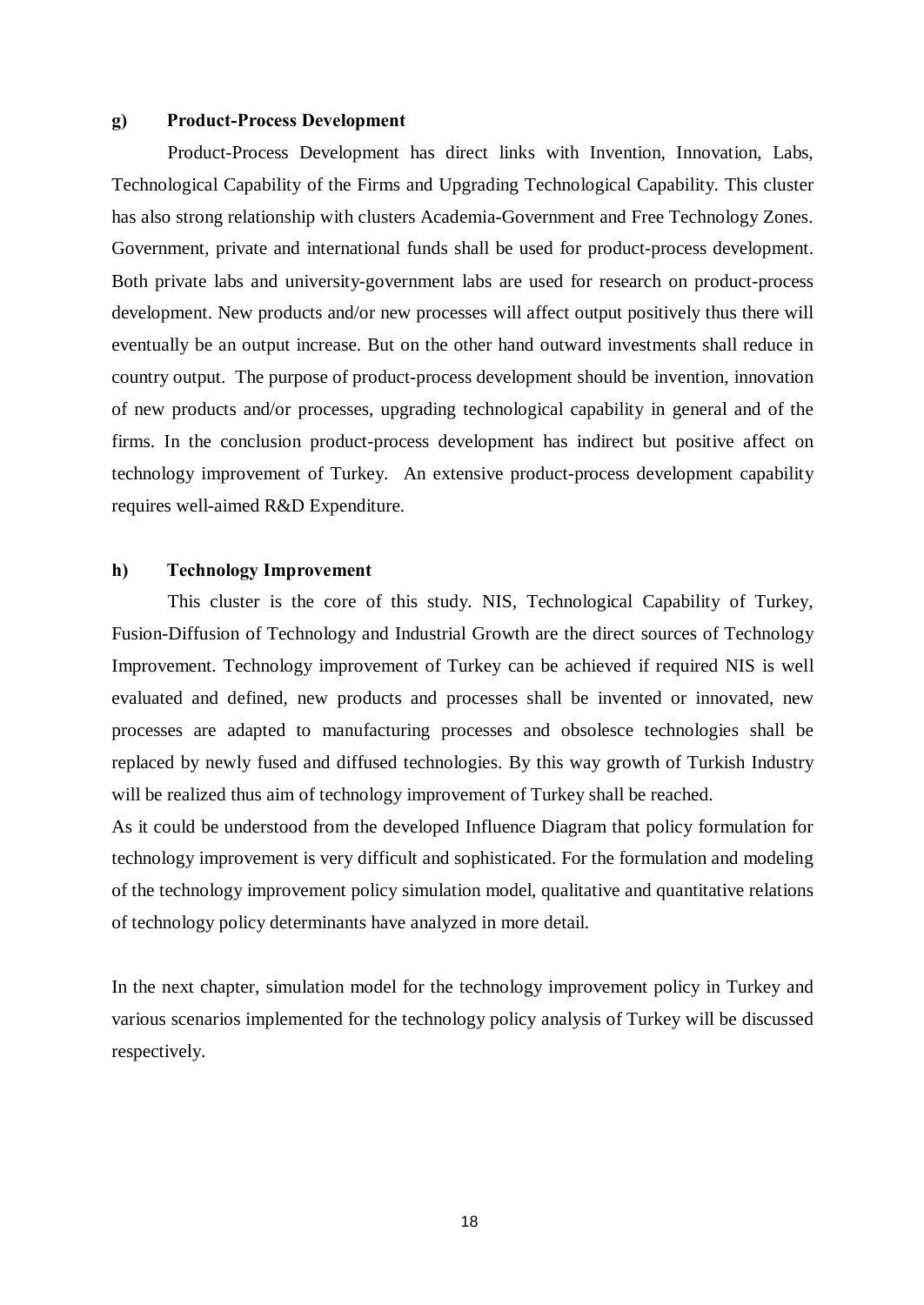#### 7. APPLICATION OF THE SYSTEM DYNAMICS MODEL

The purpose of the system dynamics modeling in this article is to understand technology improvement system, to identify the related entities with their effects on national technology improvement policy and to see the trend of the technology improvement in Turkey with respect to time (15 years) by simulating some possible scenarios.

Author built the 'ithink' system simulation model to understand why some behavior pattern of the technology improvement policy system is occurring and to see what might be done to alter the pattern later during the scenario simulation phase by using the influence diagram of the technology improvement system.

A reference behavior pattern, which is a graph over some period of time of variables, which best characterizes technology improvement system identified by the author for 'as is' and 'should be' statuses (HPS Software Manuel). An expected reference behavior pattern for what is and what it should be is given below.



Figure 7.1: Expected Reference Behavior Pattern

By the help of developed Influence Diagram, simulation system dynamics model built. Building the simulation model begins with the development of a System Diagram, which is a high-level map of the key sectors or actors within the model and the material/information links between them. In order to develop the system diagram of the simulation model, 11 sectors have been used.

The names of the sectors and their contents are given below.

1. Outward-Inward Investment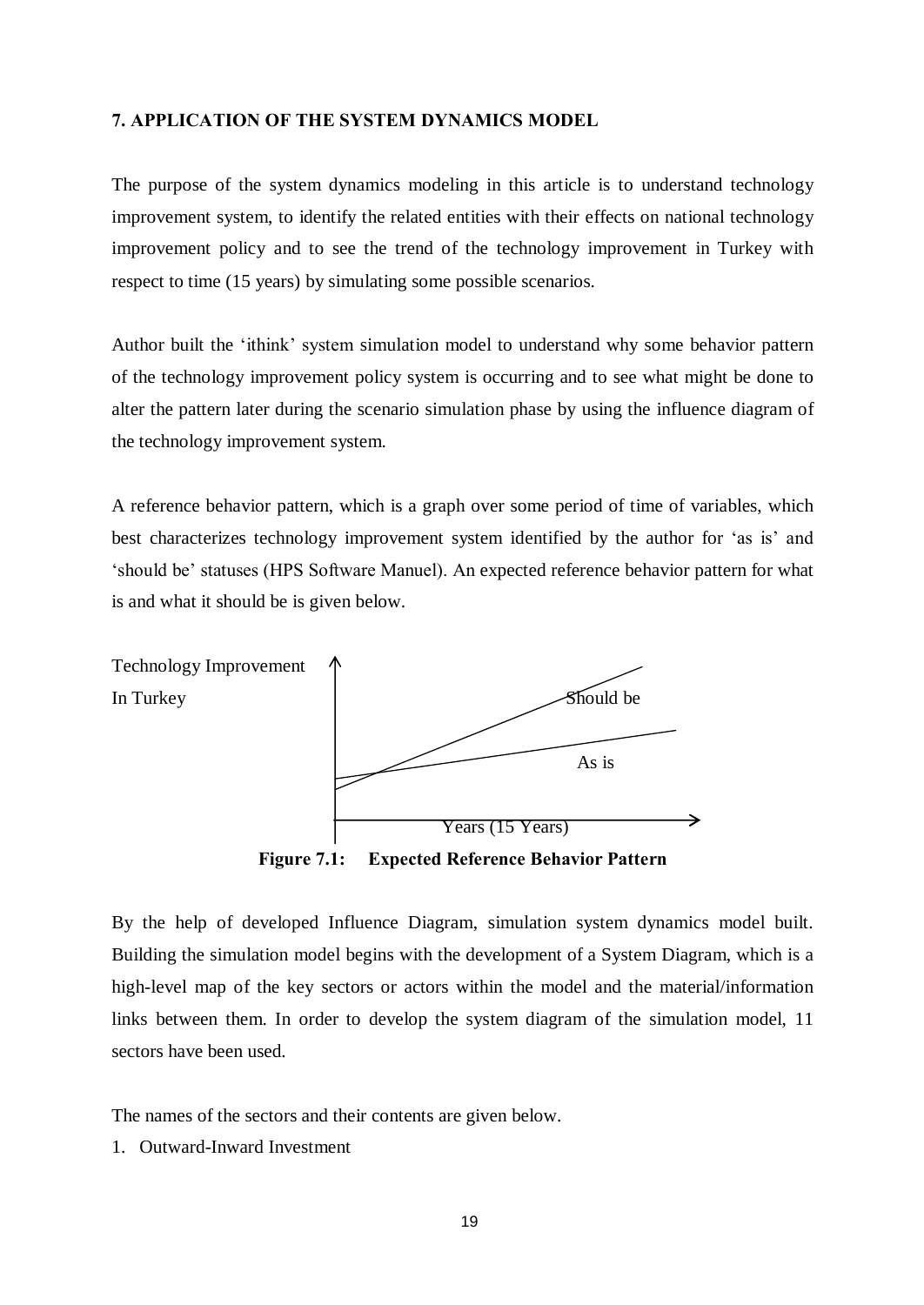This sector contains and calculates the figures of investments into Turkey and investments out of Turkey to the other countries and the ratio of inward to outward investment.

Base: In. Invest.: 3,050,000,000 USD Out. Invest.: 775,000,000 USD

#### 2. R&D Expenditures

This sector contains  $\&$  calculates the figures of government  $\&$  private firms' R&D expenditures & the ratio of private/government R&D expenditures. Base: Gov. R&D: 624,000,000 USD Pri. R&D: 416,000,000 USD

3. Economy GNP

This sector contains and calculates the GNP figure of Turkey. The base GNP is 195 billion USD.

4. Economy Ratios

This sector contains and calculates the ratios related to GNP of Turkey, R&D expenditures and total investments.

5. Population

This sector contains and calculates the population figure of Turkey. The base population of Turkey is 65,000,000.

6. Universities

This sector contains and calculates the figures of University-Industry Research Centers (USAM), published articles in the abroad by Turkish instructors and available number of instructors in Turkey and the related ratios.

Base: Number of USAM: 12 Instructors: 22,001 Articles: 4,742

7. TUBITAK Projects

This sector contains and calculates the figures of proposed and accepted projects by TUBITAK.

Base: Proposed Projects: 933 Accepted Projects: 329

8. Education Level

This sector contains and calculates education figure of the people who have ages between 25-64 & have education higher than high school grade.

Base: Education Level: 17 %

9. Technology Value Added

This sector contains and calculates technology value added government/ private R&D, GNP and technology based manufacturing. The base GNP growth per year is 80 USD.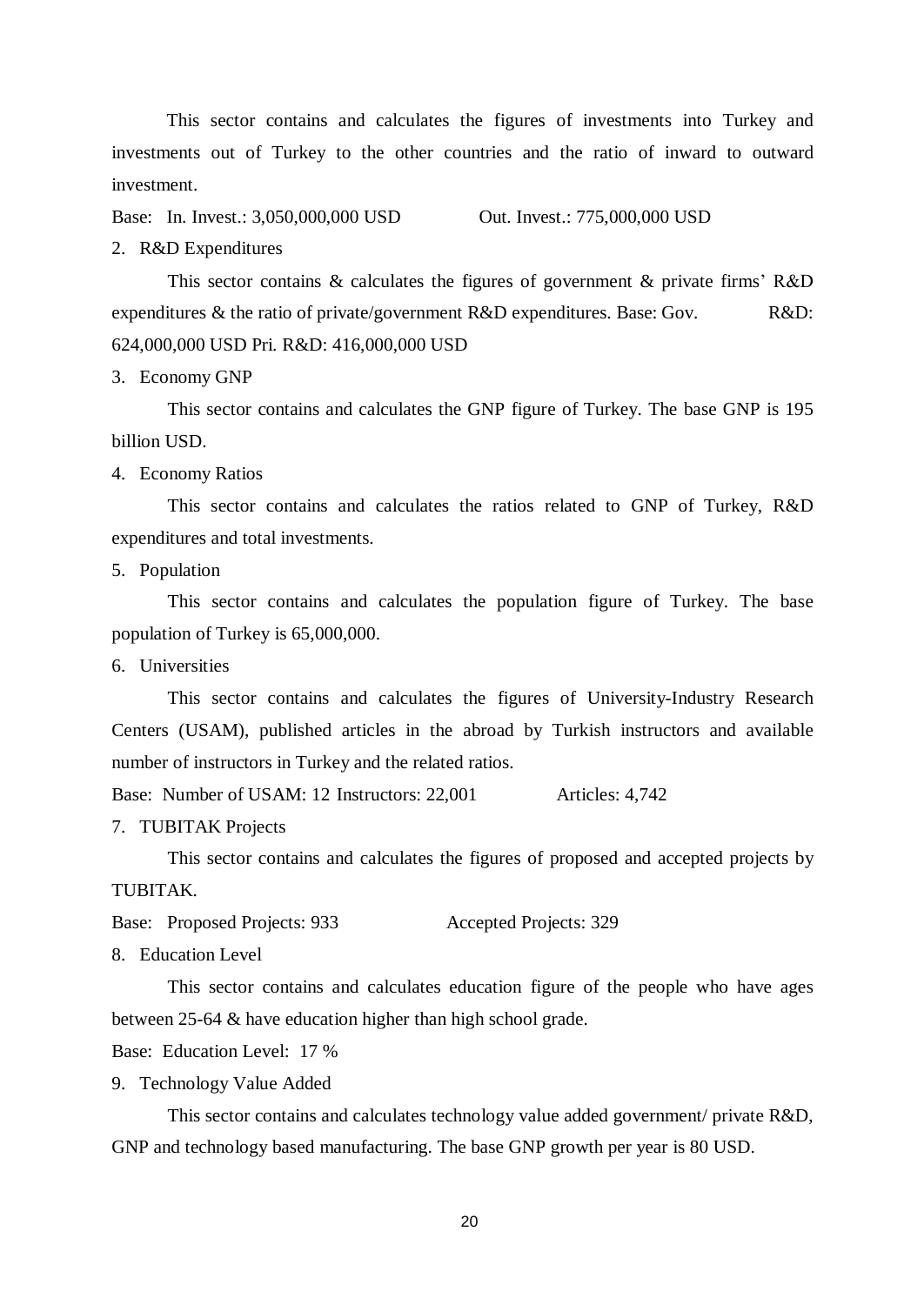Industrial Development

This sector contains and calculates the number of firms supplying risk capital and ratio of high tech exporting to low tech exporting.

Base: Number of Risk Cap. F: 5 High Tech: 8 % Low Tech: 78 % Technology Improvement

This sector calculates level of National Innovation System (NIS) and National Technology Improvement in Turkey.

System Diagram of the simulation model constructed is given in Appendix-B.

The dynamic organizing principle that is the core of the simulation model is stock/ flow/converter-based structure.

During the building of simulation model technology improvement dynamic model, stocks, flows and converters aggregated into largest possible sector. The sectors are representing by using process frames.

The most important accumulations of the system diagram are the NIS and Technology Improvement.

Other major stocks, flows and converters with their full descriptions used within the sectors of the simulation model can be listed as below.

### Stocks:

econ G N P: Gross National Product of Turkey edu level: Education Level ages 25-64 and high school or above inward invest: inward investment outward invest: outward investment pop: population of Turkey gov R&D: Government R&D expenditure pri R&D: Private R&D expenditure NIS: National Innovation System Techno Impr: Technology Improvement in Turkey gov R&D tVA: Government R&D expenditure based on technology value added pri R&D tVA: Private R&D expenditure based on technology value added tech GNP: GNP based on technology value added accepted: Number of projects accepted by TUBITAK proposed: Number of projects proposed to TUBITAK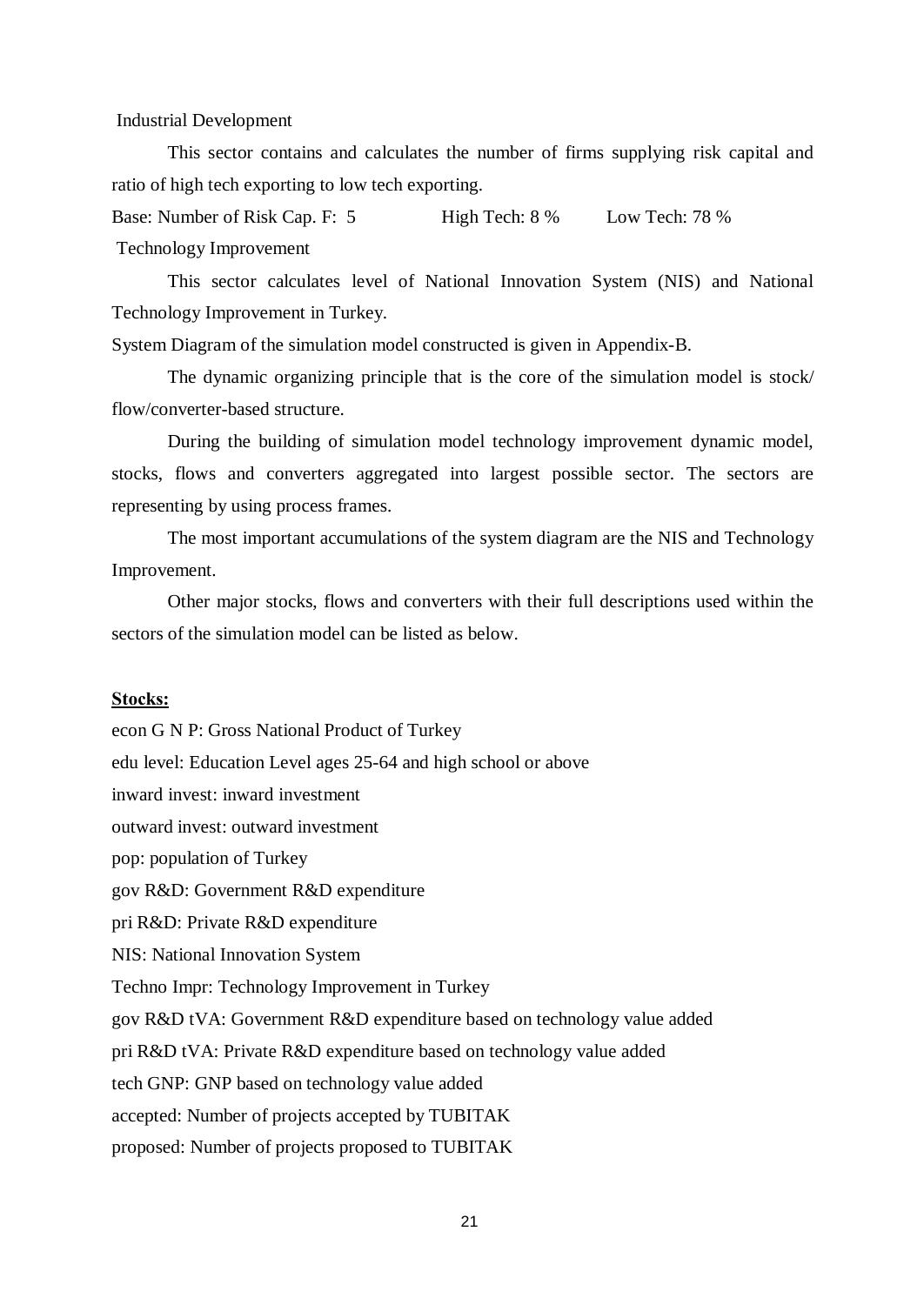article: Number of articles published by Turkish instructors in the abroad instructors: Number of instructors in Turkey num firm: Number of firms in USAM studies Num USAM: Number of USAM

## Rating Converters:

inc rate GNP: Increasing rate of GNP edu level inc rate: Education level increasing rate h tech exp: high technology export l tech exp: low tech export N of Risk f: Number of risk capital firms inc rate iw: increasing rate of inward investment inc rate ow: increasing rate of outward investment inc rate pop: increasing rate of population in Turkey inc rate g R&D: increasing rate of government R&D inc rate pri R&D: increasing rate of private R&D inc rate g R&D tVA: increasing rate of government R&D based on techno VA inc rate pri R&D tVA: increasing rate of private R&D based on techno VA tech GNP inc: rate of techno based GNP inc tech manuf: increasing rate of technology based manufacturing inc r acc: increasing rate of accepted projects by TUBITAK inc r pro: increasing rate of proposed projects to TUBITAK inc r art: increasing rate of number of articles published by Turkish instructors inc r inst: incresing rate of instructors in Turkey inc r firm: increasing rate of number of firms cooperating with USAMs inc r USAM: increasing rate of number of USAMs Flows: yrly GNP: Yearly GNP increase yrly edu level: Yearly education level increase yrly iinve : Yearly inward investment increase yrly oinve :Yearly outward investment increase

yrly pop: Yearly population increase

yrly g R&D: Yearly government R&D expenditure increase

yrly pri R&D: Yearly private R&D expenditure increase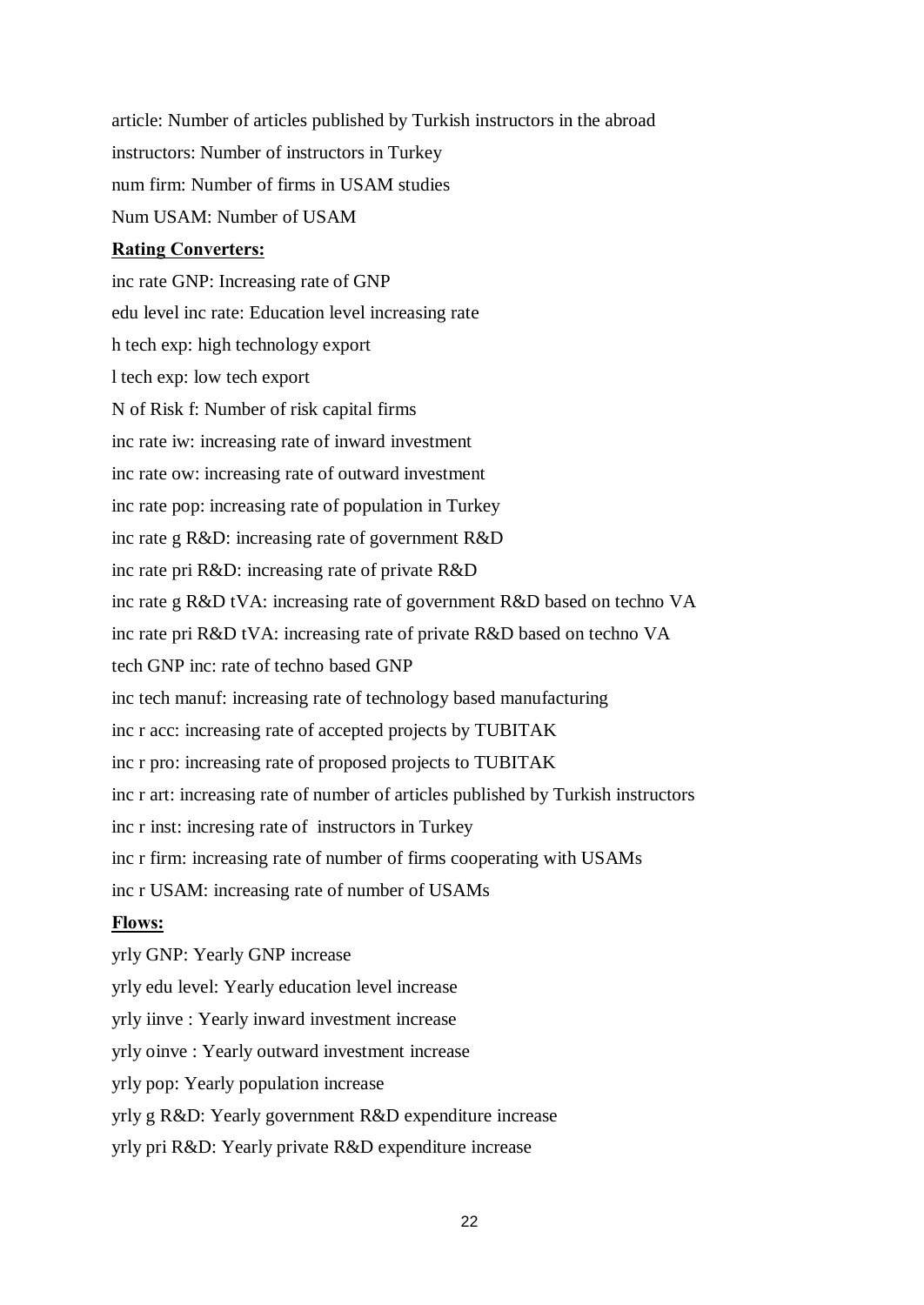yrly g R&D tVA: Yearly government R&D expenditure increase based on techVA yrly pri R&D tVA: Yearly private R&D expenditure increase based on techVA yrly tech GNP: Yearly technology based GNP increase yrly acc: Yearly accepted projects by TUBITAK yrly pro: Yearly proposed projects to TUBITAK yrly art: Yearly articles published increase yrly inst: Yearly instructors increase yrly firm: Yearly firms in USAM cooperation increase yrly USAM: Yearly USAM increase

Graphical functions have been used to represent trends and increasing rate of the entities within the simulation model. The model became simulatable model after the formulation and numeration of the elements of the technology improvement model. Simulation model built for the technology improvement policy is given in Appendix-C.

After the construction of the simulation model of national technology improvement of Turkey, the model was run with different policy options. The model was run for the period 2000-2014. It must be noted that real figures were used as much as possible. There are 5 scenarios for the analysis of different technology improvement policy of Turkey. The outputs of the runs were evaluated accordingly.

Scenarios applied to the simulation model are given below.

- a) Scenario 1: Base run
- b) Scenario 2: Increase number of risk capital firms, high/low technology export ratio and increase private R&D
- c) Scenario 3: Increase number of firms in USAM cooperation, article/instructor ratio and education level
- d) Scenario 4: Increase technology value added effect
- e) Scenario 5: Increase outward investment and decrease inward investment

#### a) Scenario 1 : Base Run

The base run is performed without any policy suggestion in the future. The purpose of this run is to evaluate the trend and model outputs and to compare the trend with the reference behavior model.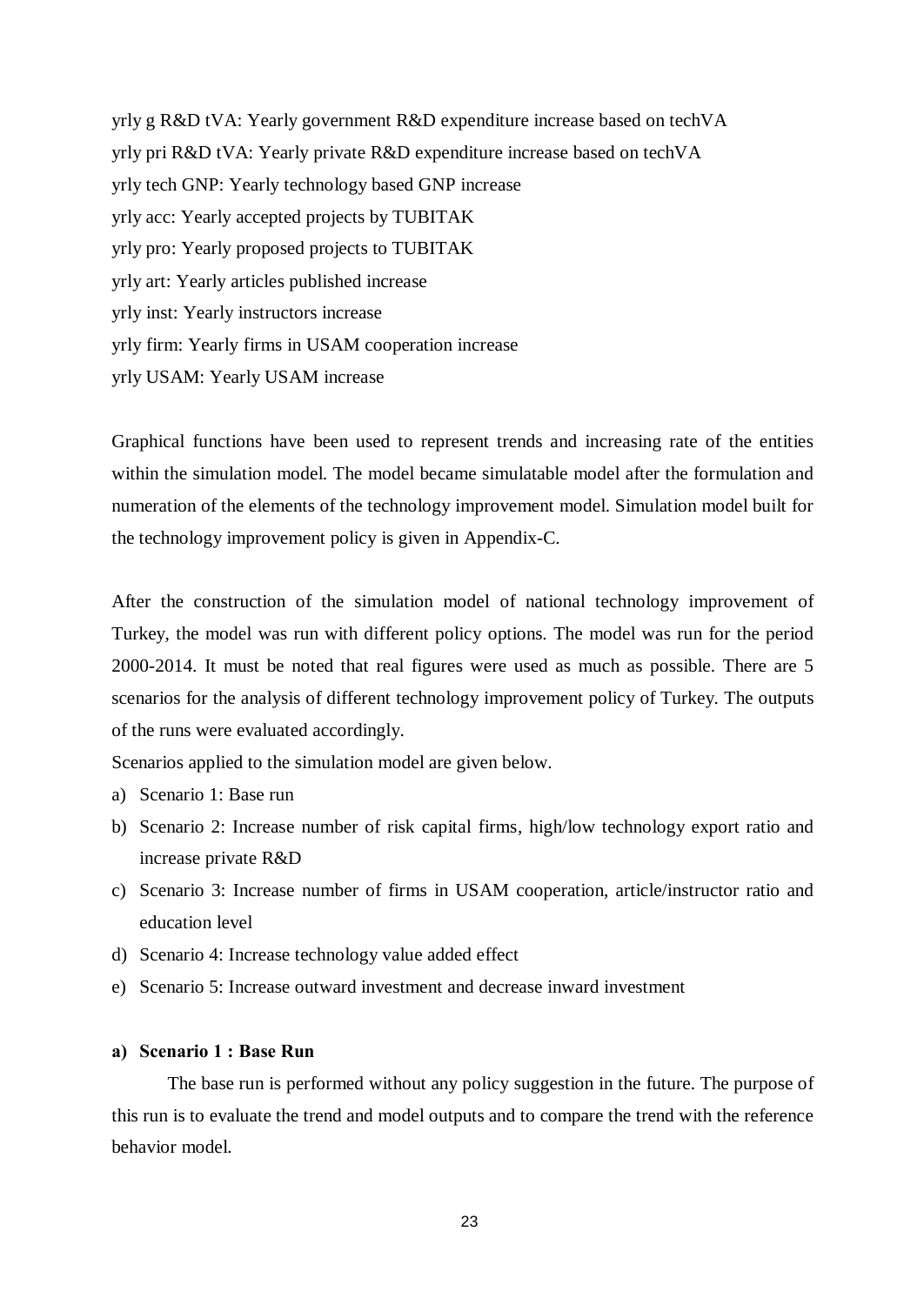



Figure 7-2: Scenario-1: BASE RUN

# b) Scenario 2 : Increase number of risk capital firms, high / low

#### technology export ratio and private R&D

Currently there are five risk capital firms namely, Is Bank, Vakif Bank, Türkiye Teknoloji Geliştirme Vakfı (TTGV), TUBITAK and KOSGEB. In the base model; every 3 years there is one more new risk capital firm establishment, current high technology export percentage of Turkey was about 8% and gradually increases 4% and private R&D investment increase is 5%. According to scenario there will be one more new risk capital firm establishment every year, the high technology export percentage will be increased 5% and the private R&D investment increasing rate will be 20%.

Turkey has very few number of risk capital firms and also their budgets are very limited. Especially in the USA and EU there is very huge amount of risk capital investment. In the USA the risk capital investment is about 9.5 Billion USD (1996) and it is 6.7 Billion USD (1996) for EU (Erol Taymaz, 2001). Currently both high technology export and private R&D percentages are low in Turkey. The figures in industrialized countries are around 60-70% and 50-70% respectively.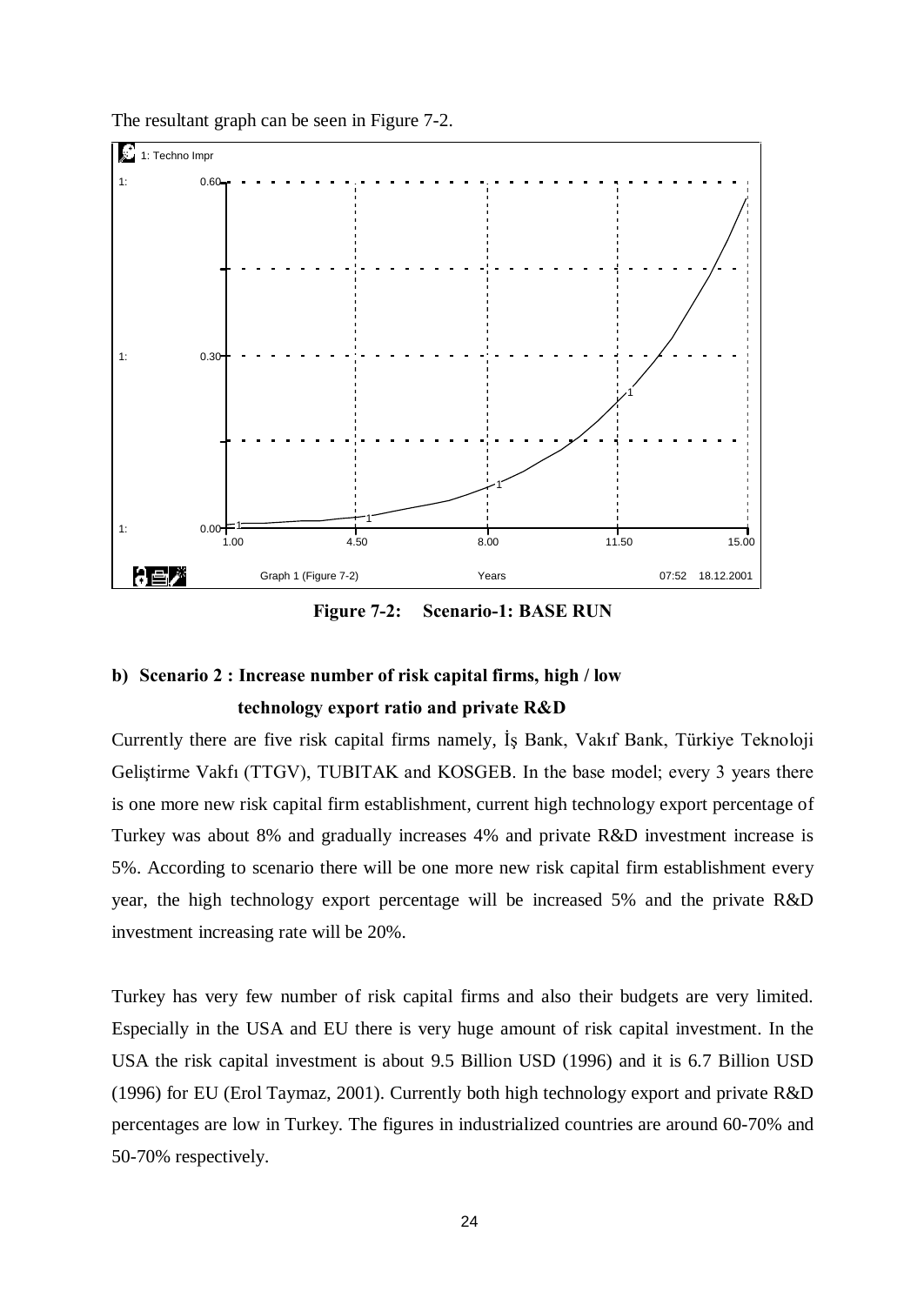As number of risk capital firms, high / low technology export ratio and private R&D expenditure values are increasing, the technology improvement is achieved. Especially there is an upward trend on technology improvement after  $11<sup>th</sup>$  year.

The resultant graphs can be seen in Figure 7-3 and 7-4.



Figure 7-3: Scenario-2: 1<sup>st</sup> Status



Figure 7-4: Scenario-2: Final Status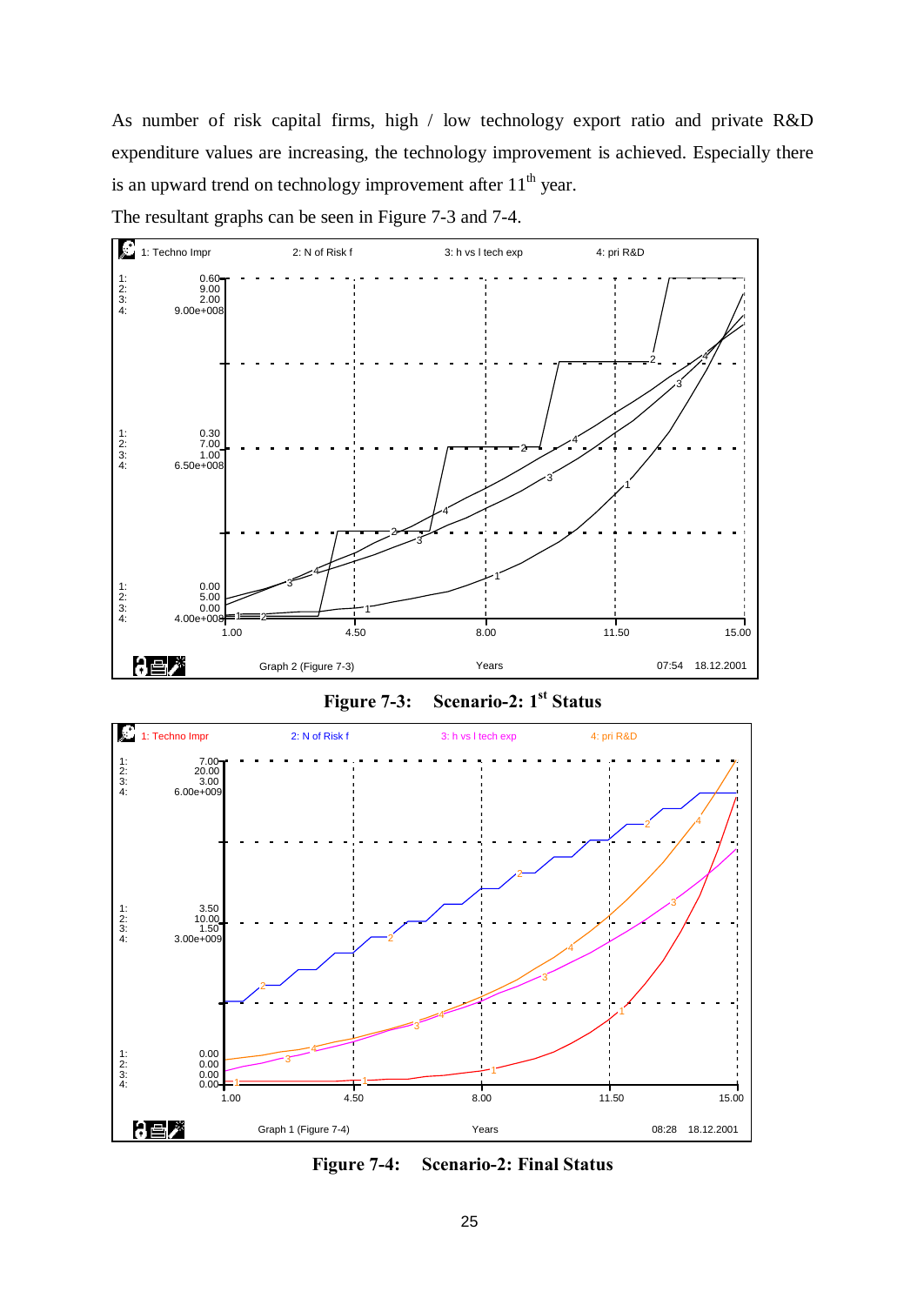## c) Scenario 3 : Increase number of firms cooperating with USAM, article/instructor ratio and education level

Currently there are 121 firms cooperating with USAM, there are 4742 articles published and 22001 instructors in Turkey. They are increasing 12%, 16% and 8% every year respectively. Education level is increasing 2% per year gradually. According to scenario, new percentages will be 20%, 30% & 10% respectively and education level will increase 4% per year gradually.

Under the scope of NIS, there is extensive cooperation between industry and the universities. In Turkey this relationship is very weak due to lack of information about it, heavy bureaucracy and has no qualified personnel for coordination (Erol Taymaz, 2001). Article / instructor ratio & percentage of high school, university graduates between 25-64 ages is very low when we compare them with the figures in industrialized countries.

As number of firms cooperating with USAM, article/instructor ratio and education level are increasing, the technology improvement is achieved.



The resultant graphs can be seen in Figure 7-5 and 7.6.

Figure 7-5: Scenario-3: 1<sup>st</sup> Status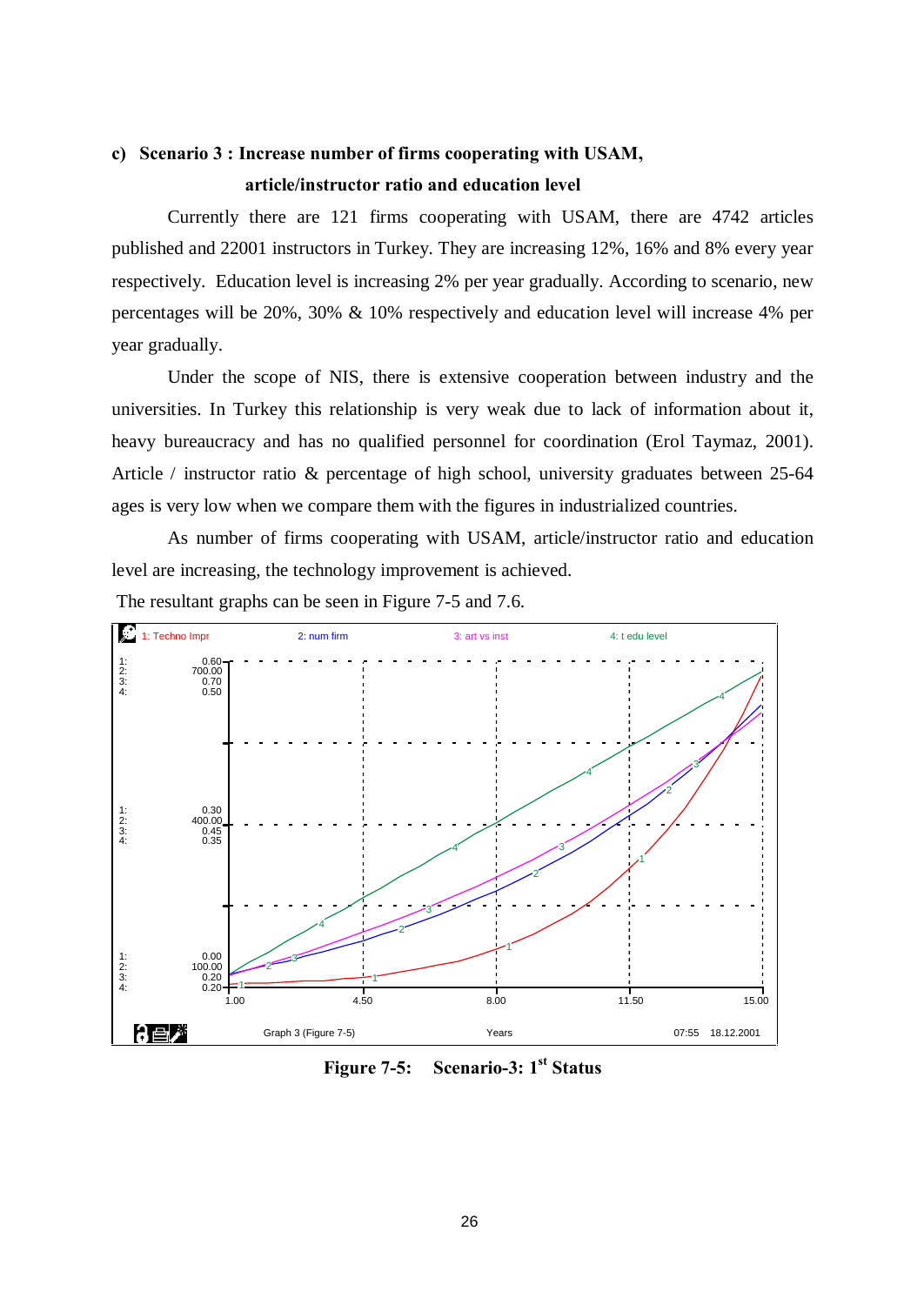

Figure 7-6: Scenario-3: Final Status

#### d) Scenario 4 : Increase technology value added effect

Currently government R&D expenditure is around 624 million USD and private R&D expenditure is around 416 million USD. They are increasing 5% peryear. Mid of 1980s until the beginning of 1990s, there were remarkable technology investments. During these years the real GNP growth was about 2%-%3 which means that technology effect on per GNP increase was 80 USD / person. Thus at the base model 80 USD has been taken as technology VA GNP increase. According to scenario there will be extensive R&D and technology investment thus the government R&D will increase 20%, private R&D will increase 30% and technology effect on per GNP increase will be 400 USD.

Current R&D expenditure is very low in Turkey when we compare the figure with industrialized countries. Total R&D expenditure in Turkey (1.1 Billion USD: 1997) is even lower than the R&D expenditure of General Electric (1.5 Billion USD: 1997), which has the lowest R%D value in the list of the firms that have highest R&D expenditure. The effect of technology on GNP increase in Turkey is also very low. Korean R&D expenditure / GNP is 2.9% (1997), in Turkey it value is %0.5 which is very low. In addition Korean GNP per capita increased 400 USD on average.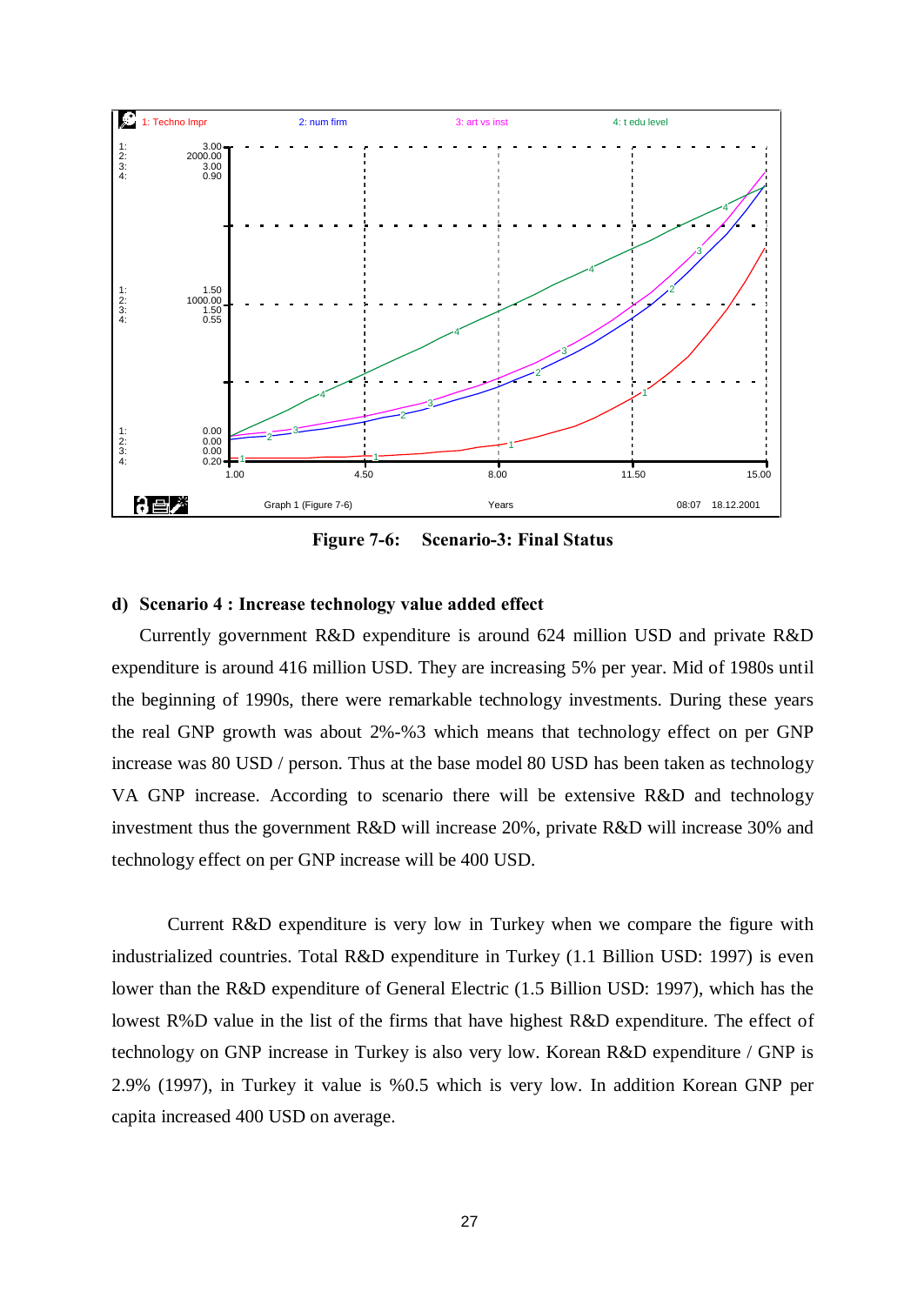As both private and government R&D expenditure and technology effect on GNP increase, the technology improvement is achieved.



The resultant graphs can be seen in Figure 7-7 and 7-8.





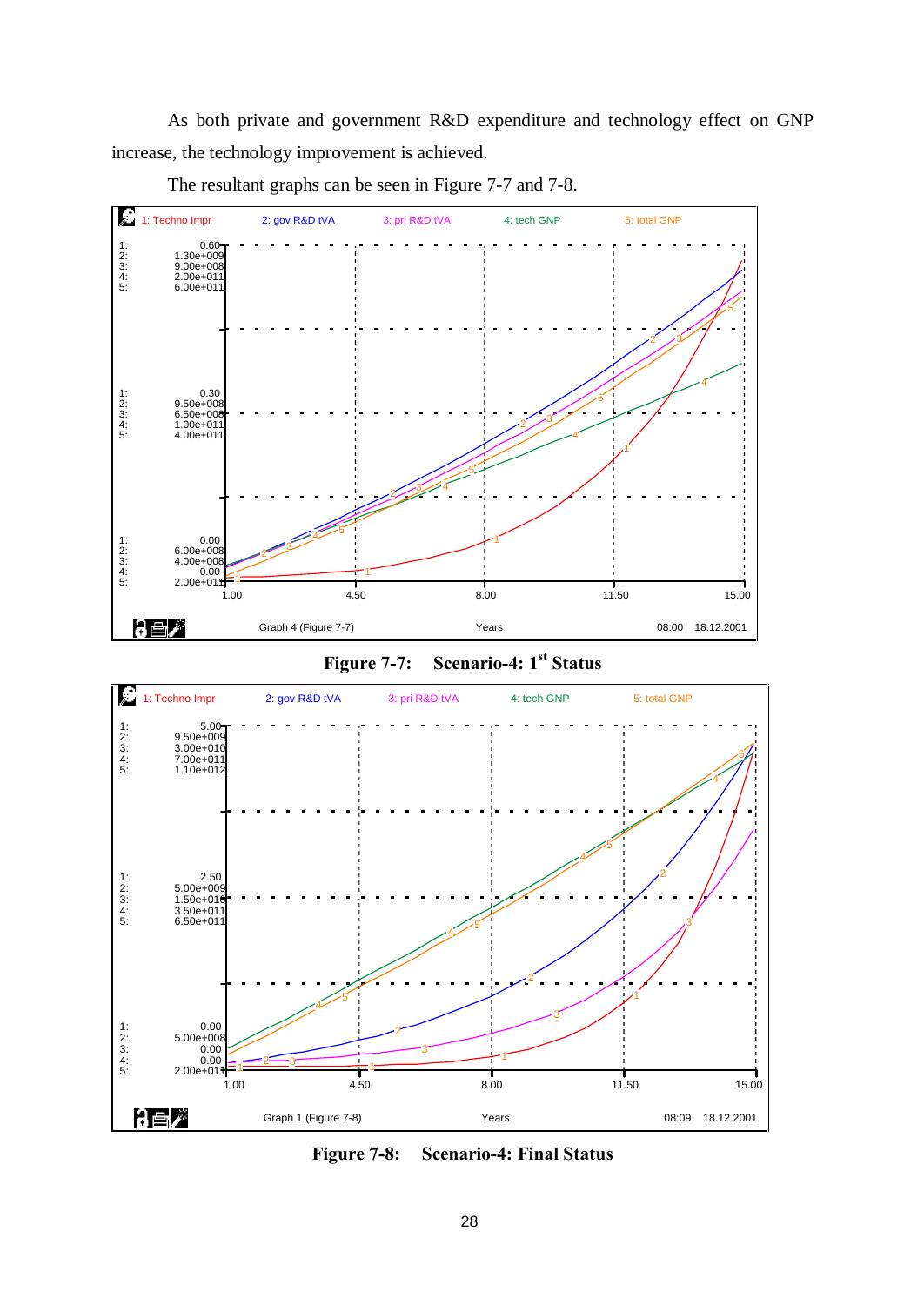## e) Scenario 5 : Increase outward investment and decrease inward investment

Currently outward investment is 775 Million USD and inward investment is 3.05 Billion USD. They are gradually increasing 5% every year. According to scenario outward investment is increasing 25% and inward investment is decreasing 20% every year.

In Turkey one of the main reasons of economical crisis is the unstable inward investment in Turkey. As the economical conditions get unstable even Turkish industry is investing in abroad such as in Romania, Bulgaria, Turkish Independent States and Russia. Turkey should get enough inward investment and should reduce outward investments in order to sustain a remarkable technology improvement.

As the inward investment increases and the ratio of inward / outward investment does not increase, technology improvement is achieved.



The resultant graphs can be seen in Figure 7-9 and 7-10.

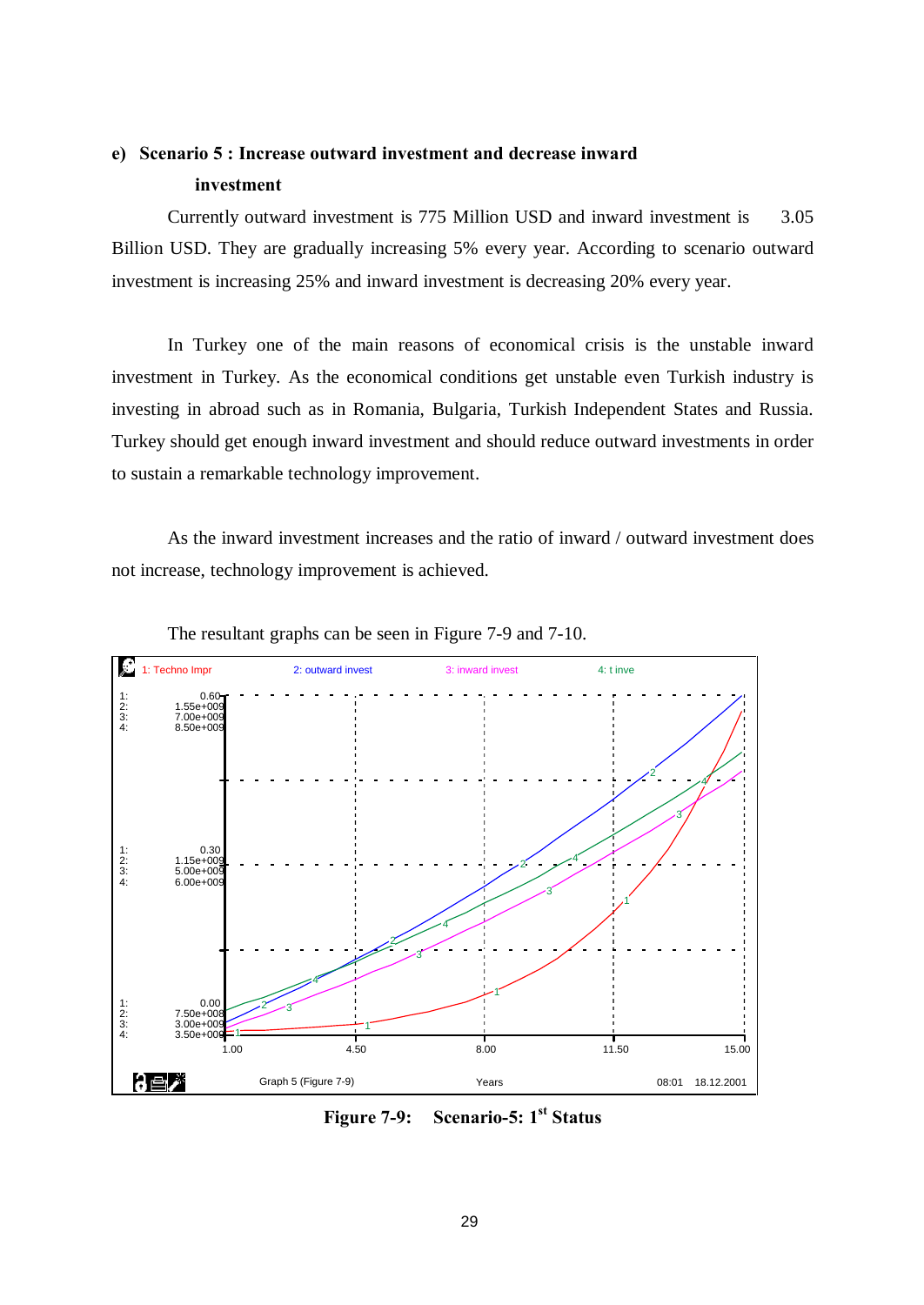

Figure 7-10: Scenario-5: Final Status

## 8. VALIDITY OF THE MODEL

#### Structural Validity

All the entities, feedback loops, concentration areas and the equations had been identified by expert opinions and checked with literature. Thus structural validation is achieved.

#### Behavioral Validity

The model produces stable data and there is no non-normal output. Thus behavioral validation is achieved.

## Policy Validity

The model responds to policy changes as expected. Thus policy validation is achieved.

## Mechanical Mistake Test

There is no unexpected negative sign, question mark sign, or infinity sign in the outputs. Thus the model passed the mechanical mistake test.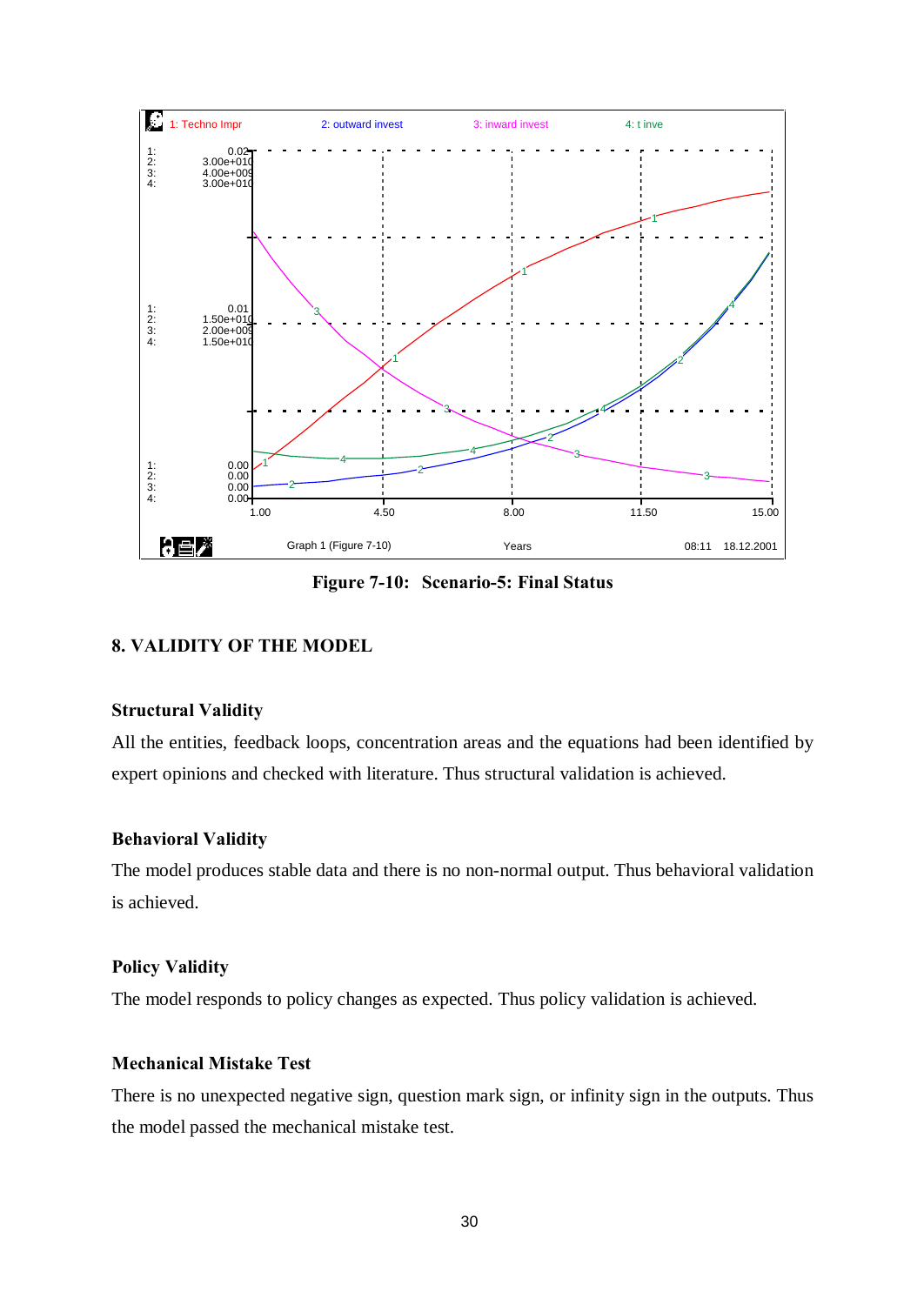#### Passed Robustness Test

First each sector is simulated in isolation individually then group of sectors and finally whole model are simulated. Thus model passed robustness test.

### Reference Behavior Pattern Test

The outputs are very similar to reference behavior pattern. Thus the model passed the reference behavior pattern test.

In conclusion, the model is valid by considering the facts discussed above.

## 9. CONCLUSION

The aim of this study was to show that system dynamics methodology is a proper and valid tool on national policy analysis for technology improvement. The results obtained are positive. The model seems to be applicable to real life.

As there are plenty of social, economical and technical parameters related with technology improvement activities, the abstractions made during the construction of the model may result in some inconsistencies. They can be corrected by more extensive analysis, adjustment of parameters and employing other research techniques which necessitates more time than a dissertation term allows and a research team rather than one graduate student only.

But in spite of all above existing difficulties, this article shows that System Dynamics methodology is proven to be a competent technique for technology improvement policy analysis and after more precise adjustments of the parameters, the system model representing national technology improvement can be used by policymakers.

In order to achieve national technology improvement in Turkey, number of risk capital firms, high / low technology export ratio, number of firms cooperating with USAMs, number of USAMs, article/instructor ratio, education level, both private and government R&D expenditures, technology effect on GNP, inward investment should be increased and the ratio of inward/outward investment should not be fluctuated/decreased.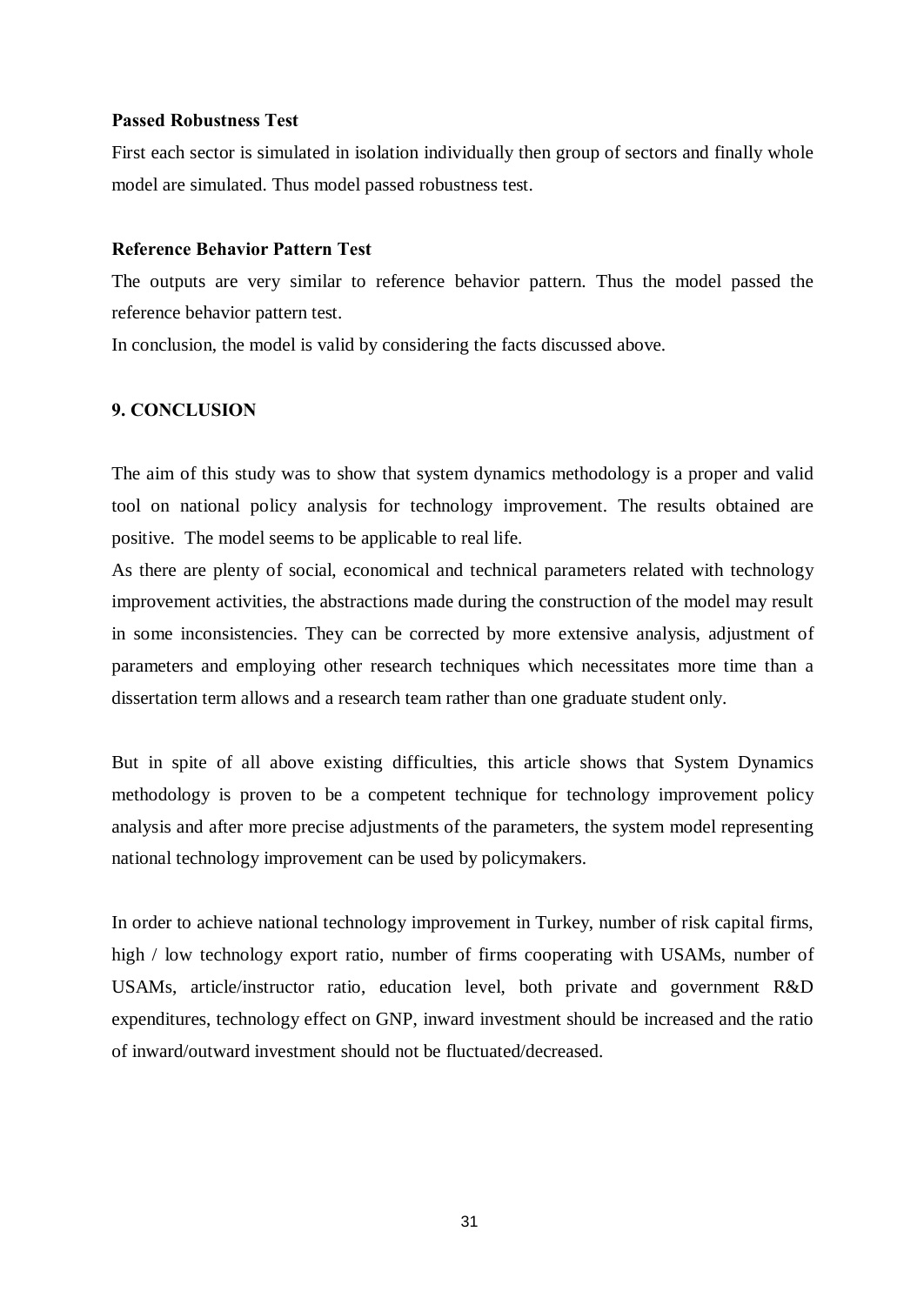#### **REFERENCES**

Aytekin Ziylan, Hedef Ulusal Teknoloji Yeteneğinin Yükseltilmesi Olmalı, ASELSAN, 2000, Ankara.

Baturalp Arikal, "A System Dynamics Approach for Housing Policy Analysis: The Case of Turkey", Thesis of METU, 1995, Ankara.

B.E. Paulré, System Dynamics and the Analysis of Change, North-Holland Publishing Co., 1981, New York USA.

Don Hellriegel & John W. Slocum Jr., Management, Addison-Wesley Publishing Co., 1993, USA.

Ergun Türkcan, Teknolojinin Ekonomi Politiği, AİTİA, 1981, Ankara.

Erol Taymaz, Ulusal Yenilik Sistemi Türkiye İmalat Sanayiinde Teknoloji Değişim ve Yenilik Süreçleri, TUBITAK/TTGV/DIE, 2001, Ankara.

George P. Richardson, Alexander L. Pugh III, Introduction to System Dynamics Modeling, Productivity Press, 1981, Portland Oregon USA.

Gerard H. Gaynor, Handbook of Technology Management, R.R. Donnelley & Sons Co., 1996, USA.

Halime İnceler Sarıhan, Rekabette Başarının Yolu Teknoloji Yönetimi, Desnet Ltd., 1998, İstanbul.

Harun Bal, Gelisme Sürecinde Dıs Finansman Kullanımı ve Türkiye, T.C. Basbakanlık Hazine Müsteşarlığı, 1998, Ankara.

HPS Software Inc., An Introduction to System Thinking I-think Software, HPS Software Inc., Hanover NH USA.

Jean-Eric Aubert, On the OECD Experience of Country Reviews, S & T Policy Division of OECD, Paris FRANCE.

Kara Harp Okulu, Dinamik Sistem Analizi Ders Notları, Kara Harp Okulu, 2000, Ankara. Kemal Güleç, At the 75<sup>th</sup> Anniversary of Republic, The Affect of Science, Technology and Research Policies on Industrialization, KOSGEB, October 1998, Ankara.

Louis Edward Alfeld, The System Dynamics Modeling Methodology, Decision Dynamics, 1994, USA.

Manas Chatterji, Technology Transfer in the Developing Countries, The Macmillan Press Ltd., 1990, London UK.

32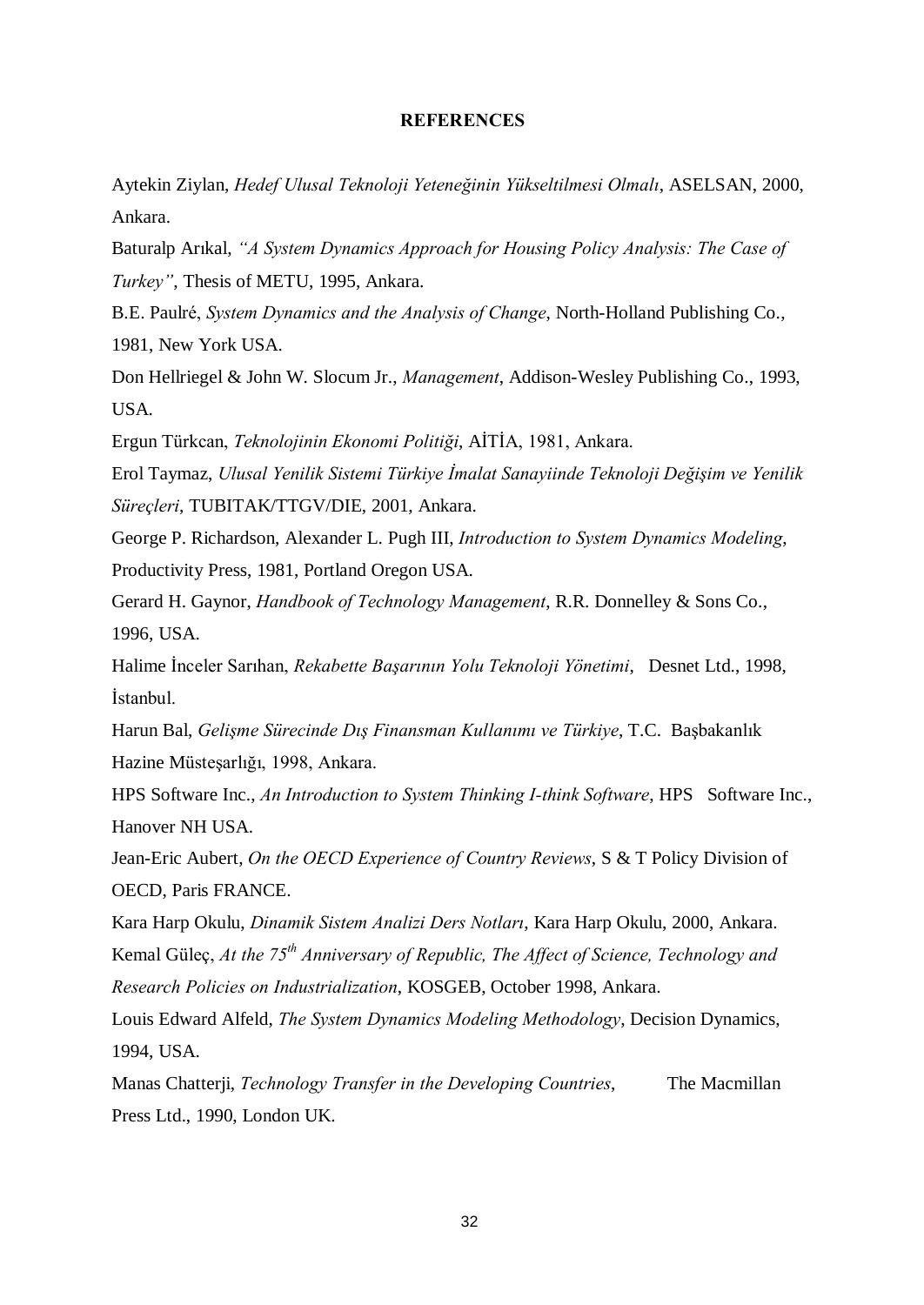Marvin J. Cetron & Bodo Bartocha, Technology Assessment in a Dynamic Environment, Gordon & Breach Science Publishers Inc., 1973, NY USA.

Metin Durgut, Metin Ger, Nevzat Özgüven, Erol Taymaz, Baha Kuban, Aykut Göker, "Draft

Science and Technology Report of Scientific and Technical Research Council (For the  $8^{th}$ 

Five-Year Plan Preparation Studies)", TUBITAK, 06.01.2000, Ankara.

METU, Facts and Figures METU 2000, METU. 2001, Ankara.

METU, Facts and Figures METU 1999, METU. 2000, Ankara.

Müfit Akyos, Metin Durgut, Cağlar Güven, Sibel Güven, Erol Sayın, "Bölgesel Teknolojik

Kalkınma Stratejisi", ODTÜ Proje Önerisi, 2001, Ankara.

ODTÜ, 'ODTÜ-TEKNOKENT', ODTÜ, 1998, Ankara.

OECD, Impacts of National Technology Programmes, OECD, 1995, USA.

OECD, Research & Development in Industry 1975-1996, OECD, 1998, Paris FRANCE.

OECD, Technology in a Changing World, OECD, 1991, Paris FRANCE.

OECD, Technology and the Economy, OECD, 1992, Paris FRANCE.

OECD, Main Science & Technology Indicators, OECD, 2000, Paris FRANCE.

OECD, Technology & The Economy The Key Relationships, OECD, 1992, Paris FRANCE.

Orhan Güvenen, Medium and Long Term Strategic Goals of Turkey, State Planning Organization, 1999, Ankara.

Peter M. Senge, Beşinci Disiplin, YKY, 2001, İstanbul.

R.G.Coyle, System Dynamic Modeling A Practical Approach, Chapman & Hall, 1995, UK.

Richard W. Stevenson & Prof. Eric F. Wolstenholme, Modeling for Competitive Advantage

(3-day Workshop Presentation), St. George Swallow Hotel, June 1993, Harrogate USA.

Ruby Gonsen, Technological Capabilities in Developing Countries, St. Martin's Press Inc., 1998, New York USA.

SSM Local Content & Industrial Integration Directorate, 1997-1998 Turkish Defense Industry Products Catalogue, Undersecretariat for Defense Industries, 1997, Ankara.

Stefan Kuhlmann, "Evaluation as a Medium of S & T Policy: Recent Developments in Germany and Beyond", Fraunhofer ISI Research, GERMANY.

TUBITAK, "Turkey's Science & Technology Policy (Summary)", TUBITAK STP, January 1999, Ankara.

TUBITAK, 25<sup>th</sup> Years Book of Marmara Research Center, TUBITAK Marmara Research Center, 1997, İstanbul.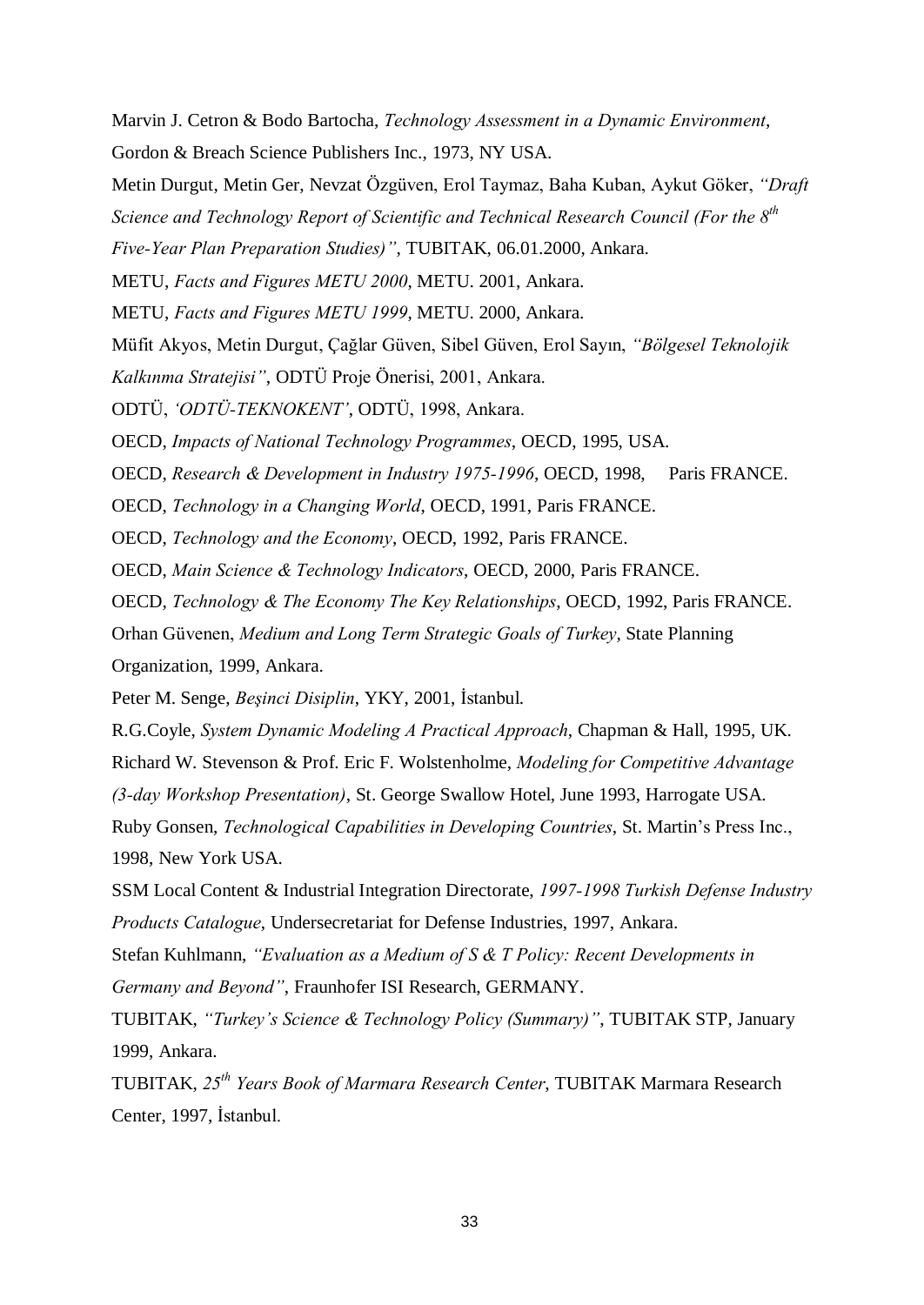TUBITAK Science Policy Department, General View of Turkish R&D, TUBITAK, 1983, Ankara.

TUBITAK, 2000 Yılı Faaliyet Raporu, TUBITAK, 2001, Ankara.

TUBITAK, 1999 Yılı Faaliyet Raporu, TUBITAK, 2000, Ankara.

TUBITAK, 1998 Yılı Faaliyet Raporu, TUBITAK, 1999, Ankara.

Volkan Çakır, "Science Parks as a Driving Force of Regional Innovation and The Case of

Eskişehir", Thesis of METU, 2001, Ankara.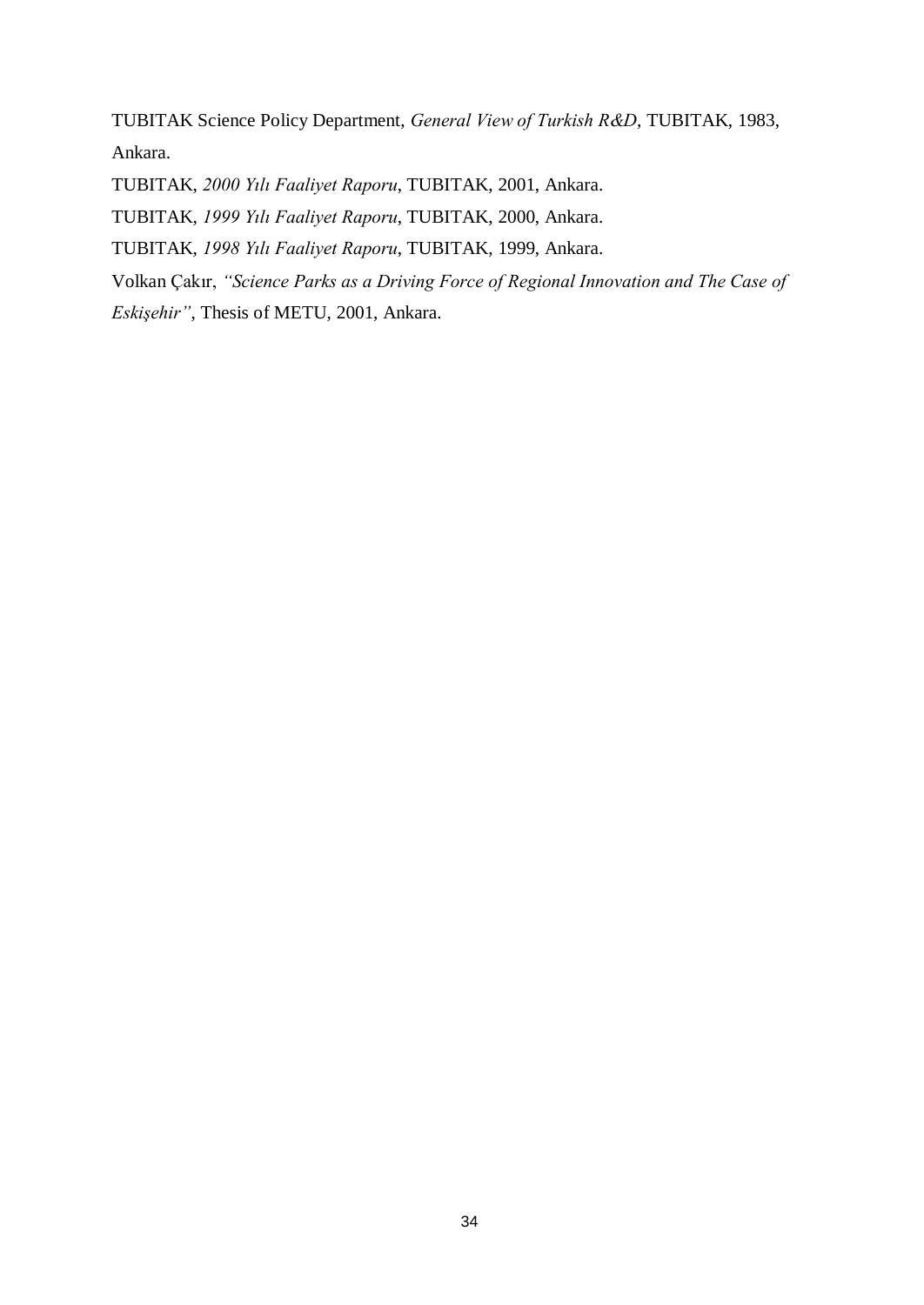## $APPENDIX - A$ INFLUENCE DIAGRAM



## MODEL OF TECHNOLOGY IMPROVEMENT POLICY - THE CASE OF TURKEY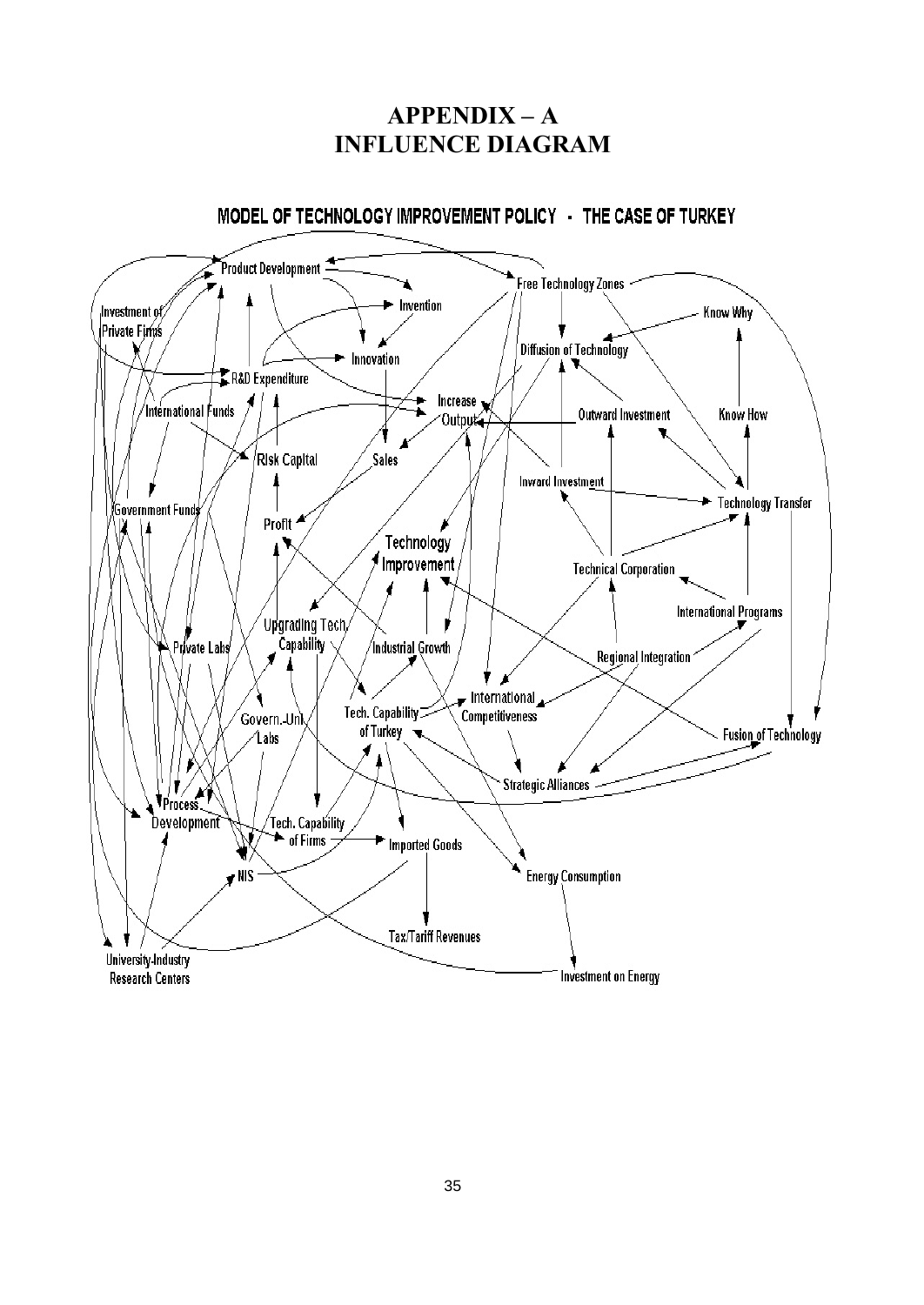# APPENDIX - B SYSTEM DIAGRAM OF THE MODEL